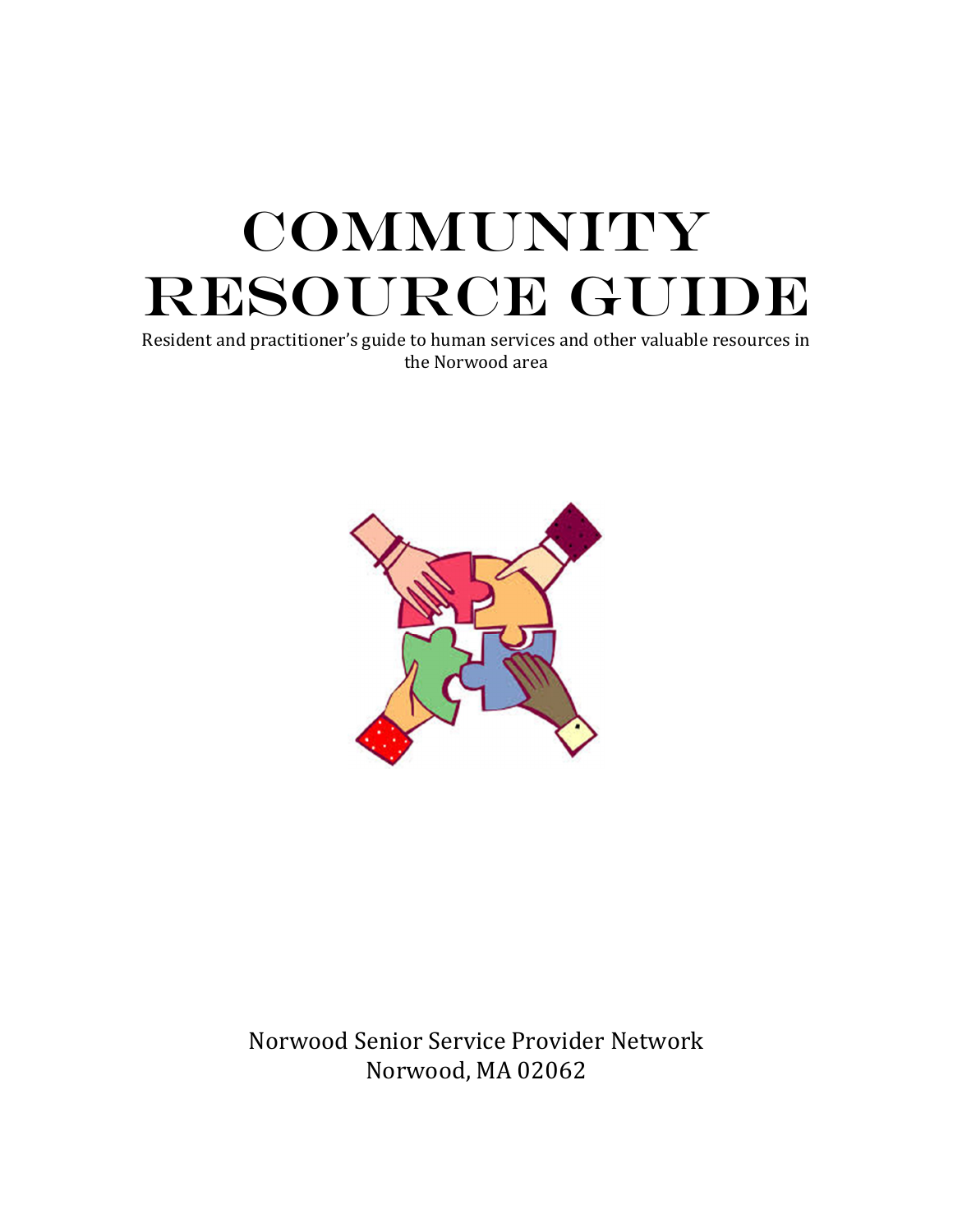| <b>Additional Resource Guides</b>  |         |
|------------------------------------|---------|
|                                    | Page 4  |
| <b>Adult Day Health Centers</b>    | Page 4  |
| Advocacy Groups & Legal Services   | Page 5  |
| Alcohol & Substance Abuse          | Page 5  |
| Alzheimer's Assistance             | Page 6  |
| Ambulances                         | Page 6  |
| Assisted Living & Rest Homes       | Page 7  |
| Blind Services & Visually Impaired | Page 8  |
| <b>Caregiver Support</b>           | Page 8  |
| Cleaning & Organizational Services | Page 8  |
| <b>Clothing Assistance</b>         | Page 8  |
| Clubhouses                         | Page 9  |
| <b>Community Health Center</b>     | Page 9  |
| Council on Aging                   | Page 9  |
| <b>Dental Assistance</b>           | Page 10 |
| <b>Developmental Disabilities</b>  | Page 10 |
| <b>Disabled Person Services</b>    | Page 10 |
| Domestic Violence, Rape &          | Page 11 |
| Women's Shelter                    |         |
| Drug & Alcohol Abuse Resources     | Page 12 |
| <b>Drug Stores/Pharmacies</b>      | Page 13 |
| Dual Recovery                      | Page 13 |
| <b>Eating Disorder Resources</b>   | Page 13 |
| <b>Educational Resources</b>       | Page 13 |
| Elder Information & Referral       | Page 14 |

## **Table of Contents**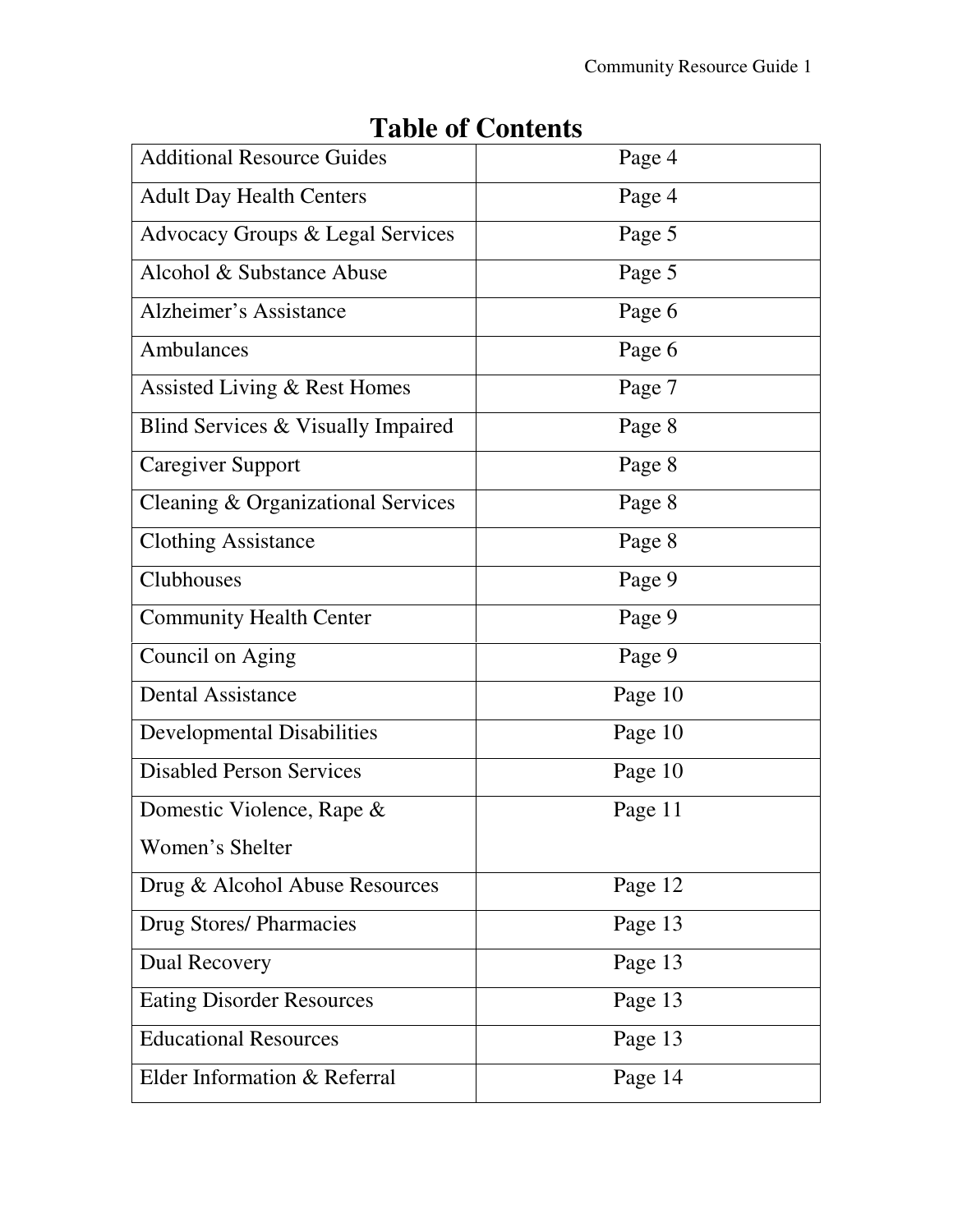| <b>Elders Issues and Services</b>   | Page 14-15 |
|-------------------------------------|------------|
| <b>Emergency Services</b>           | Page 16    |
| <b>Fair Housing Organizations</b>   | Page 17    |
| <b>Family Services</b>              | Page 17    |
| <b>Food Pantries</b>                | Page 18    |
| <b>Food Resources</b>               | Page 18    |
| <b>Fuel Assistance</b>              | Page 19    |
| <b>Funeral Homes</b>                | Page 19    |
| Furniture Pick- Up                  | Page 19    |
| <b>Gambling Issues</b>              | Page 19    |
| Gay & Lesbian Resources             | Page 20    |
| Hairdressers (Home Visits)          | Page 20    |
| <b>Halfway Houses</b>               | Page 20    |
| <b>Health Department</b>            | Page 20    |
| <b>Health Insurance Information</b> | Page 21    |
| <b>Hearing Aids</b>                 | Page 21    |
| <b>HIV/AIDS</b>                     | Page 21    |
| Home & Personal Care Assistance     | Page 22    |
| Programs                            |            |
| Home Care Providers                 | Page 23    |
| Home Health Agencies                | Page 24    |
| <b>Hospice Programs</b>             | Page 25    |
| Hospitals (Local)                   | Page 26    |
| Housing                             | Page 26    |
| Laboratories (Diagnostic)           | Page 26    |
| <b>Legal Rights and Services</b>    | Page 27    |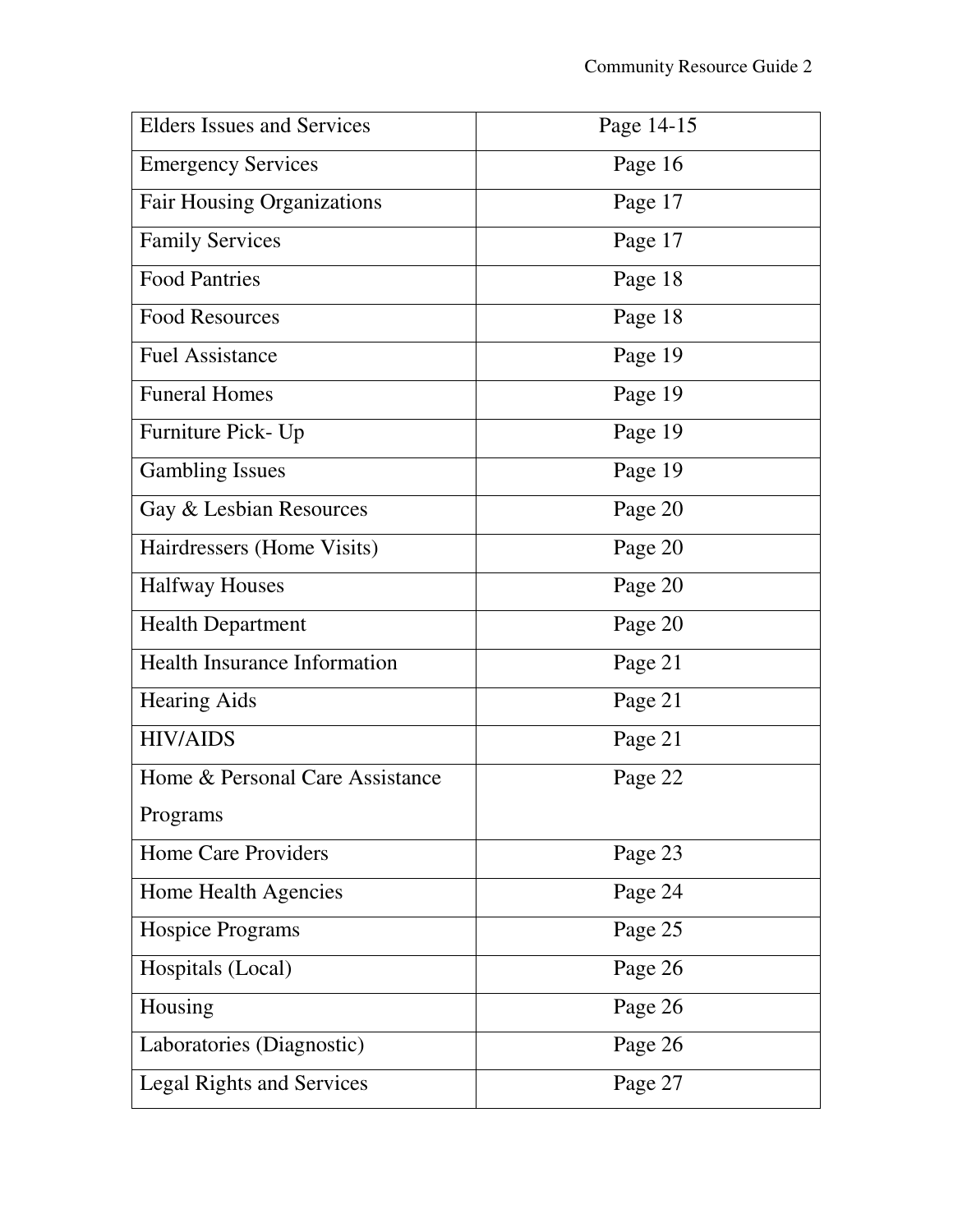| Libraries                                | Page 27 |
|------------------------------------------|---------|
| <b>Mealsites/ Meal Delivery Programs</b> | Page 28 |
| <b>Medical Equipment</b>                 | Page 28 |
| <b>Mental Health Services</b>            | Page 29 |
| <b>Money Management Programs</b>         | Page 29 |
| Moving Companies & Handyman              | Page 30 |
| <b>Services</b>                          |         |
| Nursing Home & Rehabilitation            | Page 30 |
| Centers                                  |         |
| <b>Religious Services</b>                | Page 31 |
| <b>Shelters</b>                          | Page 31 |
| Social Security                          | Page 31 |
| <b>Suicide Prevention</b>                | Page 32 |
| <b>Support Groups</b>                    | Page 33 |
| Transportation                           | Page 34 |
| Veteran Affairs                          | Page 34 |
| Youth & Child Services                   | Page 35 |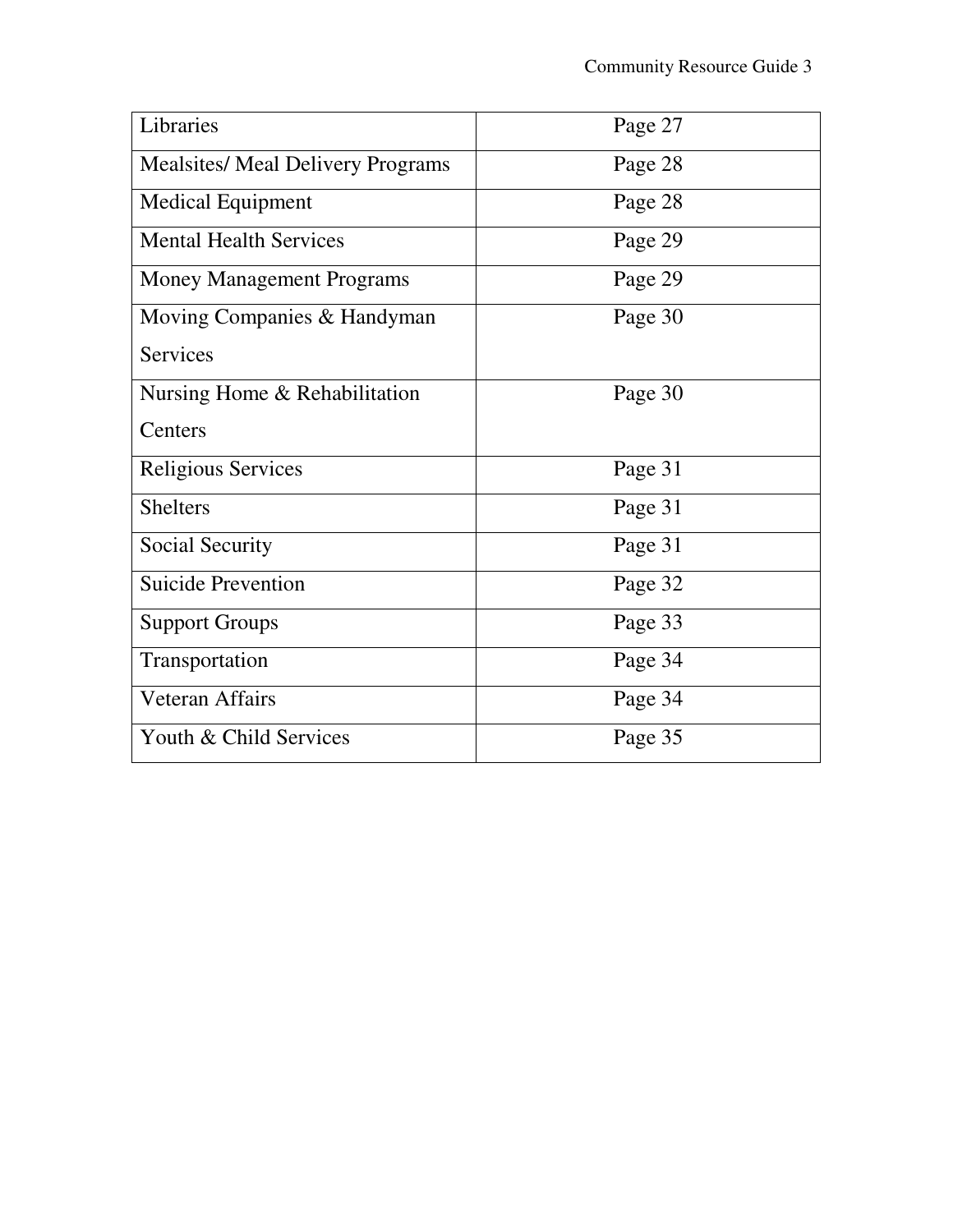|                                               | nnonal Rebource Guideb               |
|-----------------------------------------------|--------------------------------------|
| <b>Department of Mental Health</b>            | 5 Randolph St., Canton               |
| <b>Director: Peter Angelos</b>                | 781-401-9700                         |
|                                               | www.mass.gov/dmh/                    |
| <b>Executive Office of Health and Human</b>   | www.state.ma.us                      |
| <b>Services</b>                               |                                      |
| <b>MASS 2-1-1</b>                             | Dial: 211 or 1-877-211-MASS (6277)   |
| -Resources on variety of issues, including    | Hearing Impaired: 508-370-4890 (TTY) |
| mental health screenings on whether to        | Mass211.org                          |
| seek treatment                                |                                      |
| <b>Mass Resources</b>                         | www.massresources.org                |
| —Massresources.org is a statewide web         |                                      |
| site with practical information about the     |                                      |
| many types of assistance available to those   |                                      |
| in need living in Massachusetts - what        |                                      |
| services are available, where and how to      |                                      |
| apply for benefits, eligibility requirements, |                                      |
| benefit amounts, and answers to commonly      |                                      |
| asked questions.                              |                                      |
| The Massachusetts Commission on End           | One Ashburton Place                  |
| of Life Care: End of Life Services            | 5th Floor, Boston                    |
| <b>Resource Guide</b>                         | 617-222-7512                         |
| —Online searchable resource guide             | http://www.endoflifecommission.org/  |
| organized by region, provider, and service    |                                      |
| type                                          |                                      |

## **Additional Resource Guides**

## **Adult Day Health Centers**

| <b>Deutsches Altenheim-Senior Place</b> | 2222 Centre St., West Roxbury         |
|-----------------------------------------|---------------------------------------|
|                                         | 617-325-1230                          |
|                                         | www.germancentre.org                  |
| <b>Julia Ruth House</b>                 | 199 Canton St., Westwood              |
|                                         | 781-251-3393                          |
|                                         | www.thejuliaruthhouse.com             |
| <b>New England Sinai Hospital</b>       | 150 York St., Stoughton               |
|                                         | 781-344-0600                          |
|                                         | http://steward.org/New-England-Sinai- |
|                                         | <b>Hospital</b>                       |
| <b>Norfolk Adult Day Health</b>         | 595 Pleasant St., Norwood             |
|                                         | 781-769-4495                          |
|                                         | www.communityvna.com/adhc             |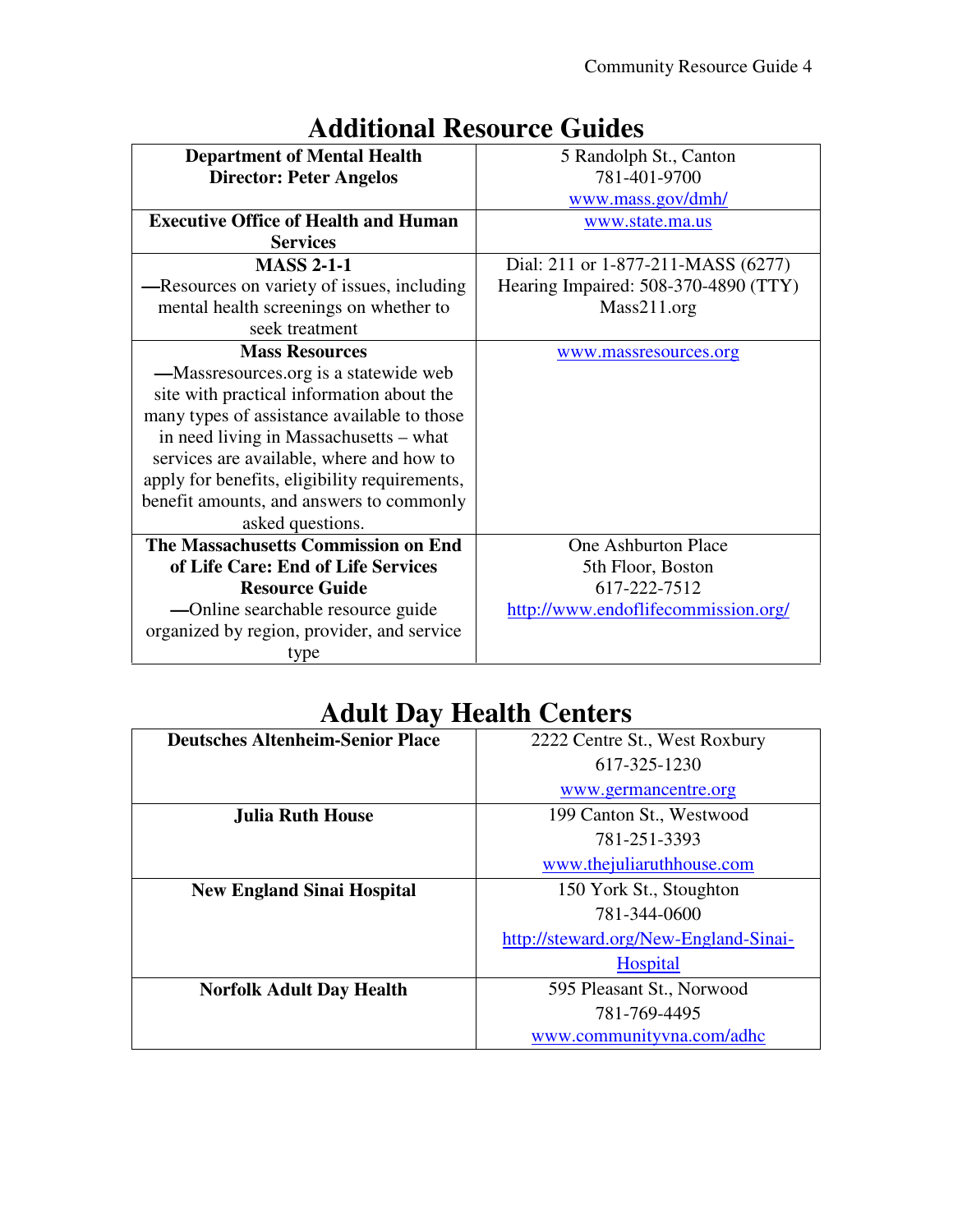|                                                | $1100000$ of $0.04$ $\mu$ $\sigma$ $1000$ $\sigma$ $1000$ |
|------------------------------------------------|-----------------------------------------------------------|
| <b>American Association of Retired Persons</b> | 1 Beacon St. Suite 2301, Boston                           |
|                                                | 866-448-3621                                              |
|                                                | www.aarp.org/states/ma                                    |
| <b>Executive Office of Elder Affairs</b>       | 1 Ashburton Place, 5 <sup>th</sup> floor, Boston          |
| (EOEA)                                         | 617-727-7750                                              |
|                                                | www.mass.gov/elders/                                      |
| <b>Greater Boston Legal Service</b>            | 197 Friend St., Boston                                    |
|                                                | 617-371-1234                                              |
|                                                | www.gbls.org                                              |
| <b>Mass Law Reform Institute</b>               | 99 Chauncy St., Suite 500, Boston                         |
|                                                | 617-357-0700                                              |
|                                                | www.mlri.org                                              |
| <b>Mass Legal Help</b>                         | www.masslegalhelp.org                                     |
| —Massachusetts legal aid programs put          |                                                           |
| together this website to help you find         |                                                           |
| practical information about your legal         |                                                           |
| rights.                                        |                                                           |
| <b>MetroWest Legal Services</b>                | 63 Fountain Street, Suite 304, Framingham                 |
| -Free legal aid to low-income people           | $(508) 620 - 1830$                                        |
|                                                | $(800)$ 696-1501                                          |
|                                                | http://www.mwlegal.org/                                   |

# **Advocacy Groups & Legal Services**

#### **Alcohol/ Substance Abuse**

| <b>Billings/ Bay State Community Services</b> | 99 Central St., Norwood            |
|-----------------------------------------------|------------------------------------|
| —Addiction Counseling Services                | 781-762-0060                       |
|                                               | www.baystatecs.org                 |
| <b>Gosnold Outpatient Counseling Center</b>   | 111 Torrey St., Brockton           |
| — Addiction Counseling Services               | 800-444-1154                       |
|                                               | www.gosnold.org                    |
| <b>NORCAP</b>                                 | 71 Walnut Street, Foxboro          |
| — Offers inpatient care                       | 800-331-2900 ext. 2                |
|                                               | http://steward.org/Substance-Abuse |
| <b>Riverside Community Care</b>               | 781-769-8674                       |
|                                               | 190 Lenox St., Norwood             |
|                                               | www.riversidecc.org                |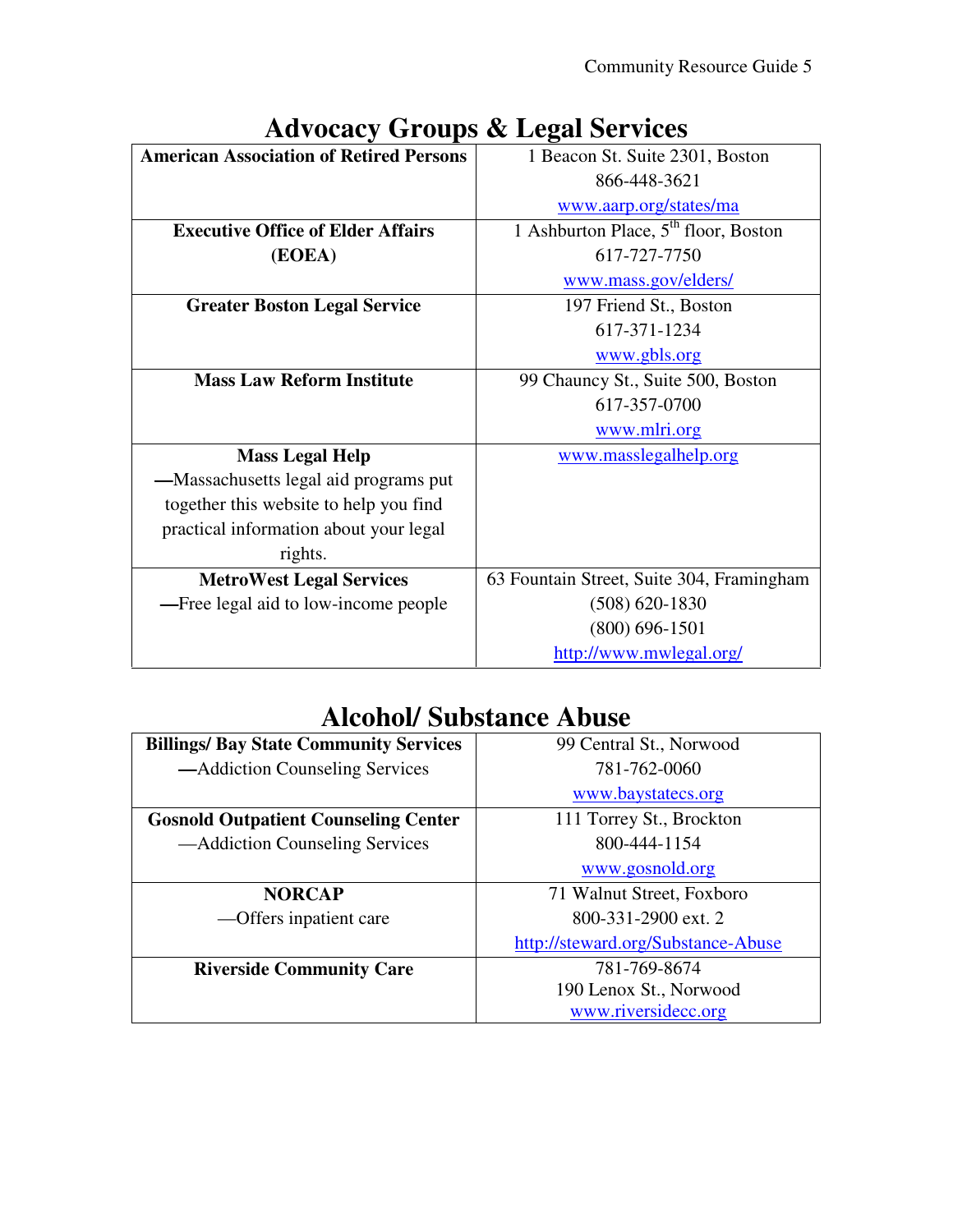|                                             | Tributulitet b Trobibidhitet              |
|---------------------------------------------|-------------------------------------------|
| <b>Alzheimer's Association</b>              | 311 Arsenal St., Watertown                |
| -Information and Referrals                  | 800-272-3900                              |
|                                             | www.alzmass.org                           |
| <b>Alzheimer's Day Health Center</b>        | New England Sinai Hospital                |
|                                             | 150 York St, Stoughton                    |
|                                             | 781-297-1375                              |
|                                             | http://steward.org/New-England-Sinai-     |
|                                             | Hospital                                  |
| <b>MedicAlert + Alzheimer's Association</b> | 888-572-8566                              |
| <b>Safe Return</b>                          | http://www.medicalert.org/                |
| -Medical IDs and 24/7 Wanderer Support      |                                           |
|                                             |                                           |
| <b>Norfolk Adult Day Health Center</b>      | 595 Pleasant Street                       |
| —Alzheimer's caregiver support group        | Norwood, MA 02062                         |
|                                             | 781-769-4495                              |
| <b>St. Timothy's Catholic Church</b>        | St. Timothy's Parish, 650 Nichols Street, |
| -Alzheimer's caregiver support groups       | Norwood                                   |
|                                             | 781-769-2522                              |
|                                             | http://sttim.net/                         |
| <b>StilMee</b>                              | 157 Wilson Ave., Quincy                   |
| -Alzheimer coaching for caregivers          | 617-328-3400                              |
|                                             | www.stilmee.com                           |
| <b>Sunrise Senior Living of Norwood</b>     | 86 Saunders Rd., Norwood                  |
| $-$ Support group $\&$ specialized          | 781-762-1333                              |
| environment/programs for individuals with   | www.sunriseseniorliving.com               |
| Alzheimer's                                 | Sunrise of Norwood Alzheimer's Caregiver  |
|                                             | <b>Support Group</b>                      |
|                                             | 2 <sup>nd</sup> Saturday of Every Month   |
|                                             | 10Am                                      |
|                                             | Hosted by StilMee the leaders in          |
|                                             | Alzheimer's Coaching                      |

## **Alzheimer's Assistance**

#### **Ambulances**

| <b>Alert EMS</b>          | 800-950-6299  |
|---------------------------|---------------|
| <b>American Ambulance</b> | 617-361-4800  |
| <b>Brewster</b>           | 617-983-1000  |
| <b>Eascare</b>            | 617-464-1600  |
| <b>Fallon</b>             | 1-888-FALLONS |
|                           | 617-745-2100  |
| <b>Lifeline</b>           | 877-873-8586  |
| Rapid                     | 781-575-0777  |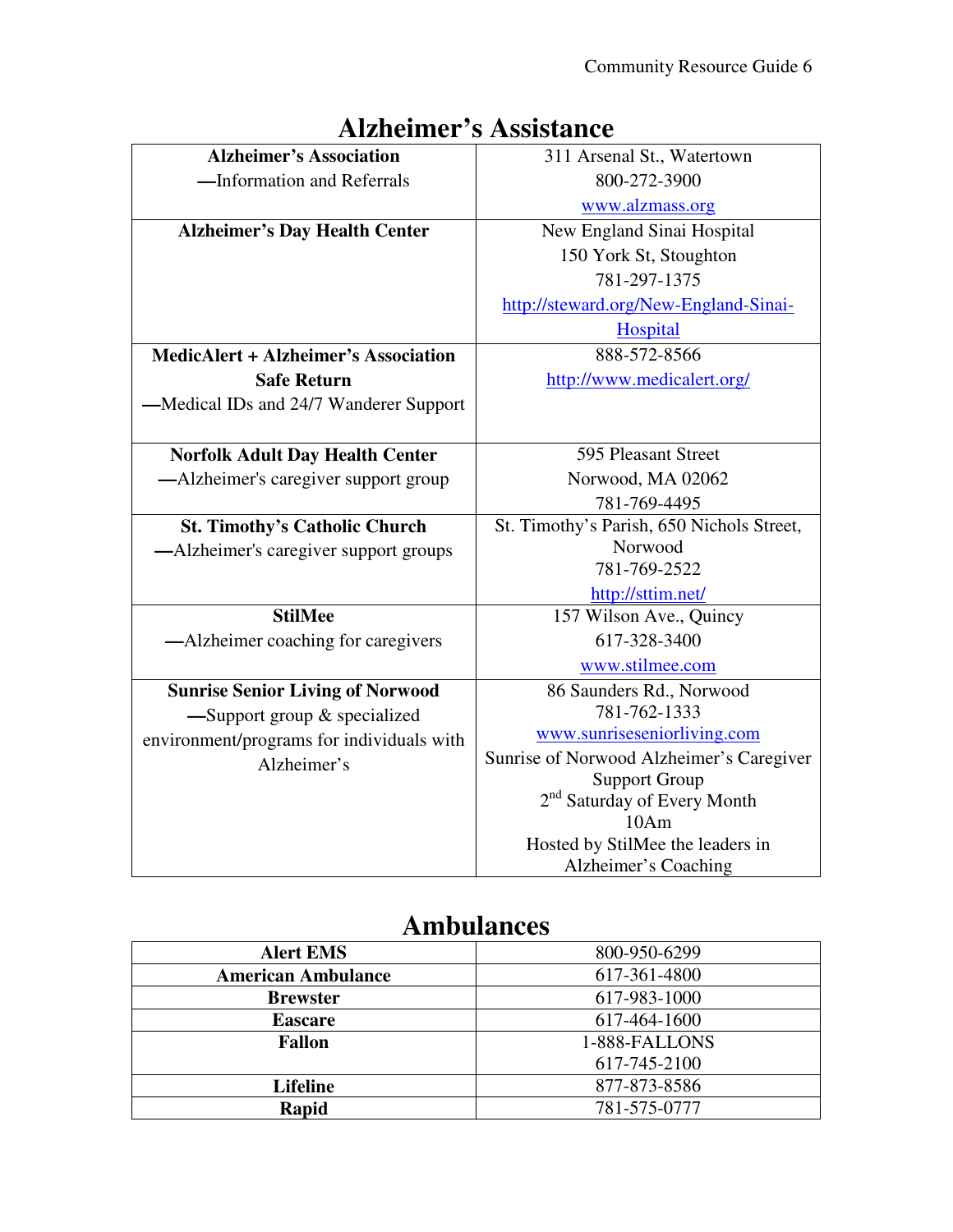| 603 Neponset Street, Canton, MA 02021  |
|----------------------------------------|
|                                        |
|                                        |
| http://www.enableinc.org/networks.html |
|                                        |
|                                        |
|                                        |
|                                        |
|                                        |
|                                        |
|                                        |
|                                        |
|                                        |
|                                        |
|                                        |
|                                        |
|                                        |
|                                        |
|                                        |
|                                        |
|                                        |
|                                        |

## **Assisted Living & Rest Home Options**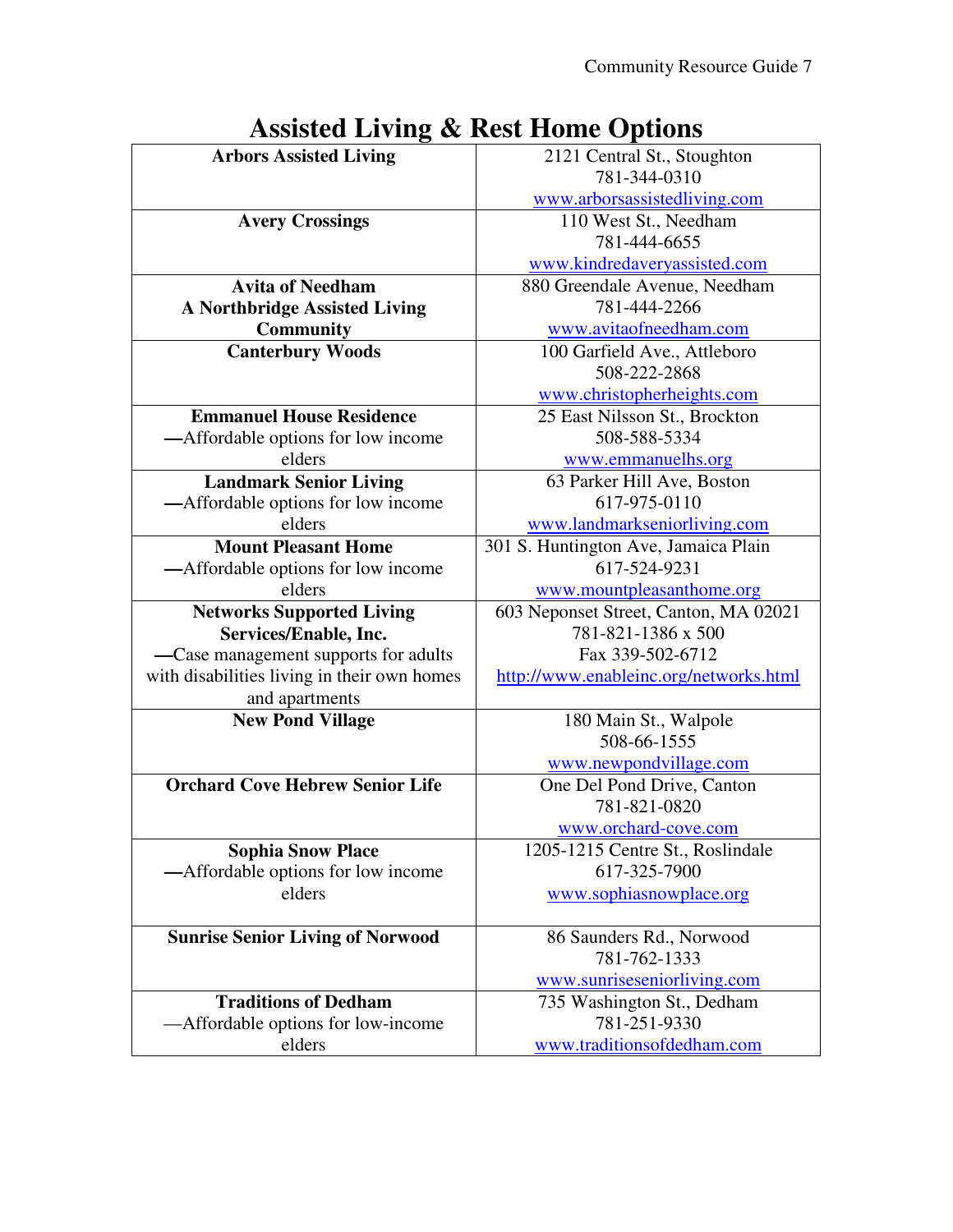| <b>Mass Equipment Distribution Program</b> | 1-800-300-5658 (voice / TTYL) |
|--------------------------------------------|-------------------------------|
| (EDP)                                      | www.massEDP.com               |
| -Specialized phones for people with        |                               |
| disabilities                               |                               |
| <b>Mass Commission for the Blind</b>       | 48 Boylston St., Boston       |
|                                            | 800-392-6450                  |
|                                            | www.mass.gov/mcb              |
| <b>Visions of Independence</b>             | 34 Crest Road Way, Sharon     |
|                                            | 781-784-3320                  |
|                                            | www.visionsofindependence.com |

#### **Blind Services/ Visually Impaired**

#### **Caregiver Support**

| <b>Family Caregiver Support Program</b>  | 1 Merchant St., Sharon                    |
|------------------------------------------|-------------------------------------------|
| <b>HESSCO Elder Services</b>             | 781-784-4944                              |
|                                          | www.hessco.org                            |
| <b>Norfolk Adult Day Health Center</b>   | 595 Pleasant St, Norwood                  |
| — free, monthly caregiver support groups | 781-769-4495                              |
|                                          | www.communityvna.com/adhc                 |
| <b>Mansfield Adult Day Health Center</b> | 300 Branch St., Mansfield                 |
| -free, monthly caregiver support groups  | 508-339-2119                              |
| <b>StilMee</b>                           | 157 Wilson Ave., Quincy                   |
| —Alzheimer coaching for caregivers       | 617-328-3400                              |
|                                          | www.stilmee.com                           |
| <b>St. Timothy's Catholic Church</b>     | St. Timothy's Parish, 650 Nichols Street, |
| —Alzheimer's caregiver support groups    | Norwood                                   |
|                                          | 781-769-2522                              |
|                                          | http://sttim.net/                         |

## **Cleaning & Organizational Services**

**All Chores Considered —**Residential organizing and clutter control in homes, offices, or downsizing.

Norwood, MA  $781 - 428 - 5145$ www.allchoresconsidered.com

#### **Clothing Assistance**

| <b>Salvation Army Family Store</b>       | 1202 Boston Providence Tpke., Norwood |
|------------------------------------------|---------------------------------------|
|                                          | 781-440-0235                          |
|                                          | Mon. -Sat. 9am-8pm                    |
| <b>Women's Community Committee, Inc.</b> | 1091 Washington Street, Norwood       |
| <b>Thrift Shop</b>                       | 781-762-2991                          |
|                                          | Wed. 6-8pm                            |
|                                          | Thurs. 9:30am-3pm $(Jul - Aug)$       |
|                                          | Sat. 9:30am-12:30pm                   |
|                                          | www.norwoodthriftshop.com             |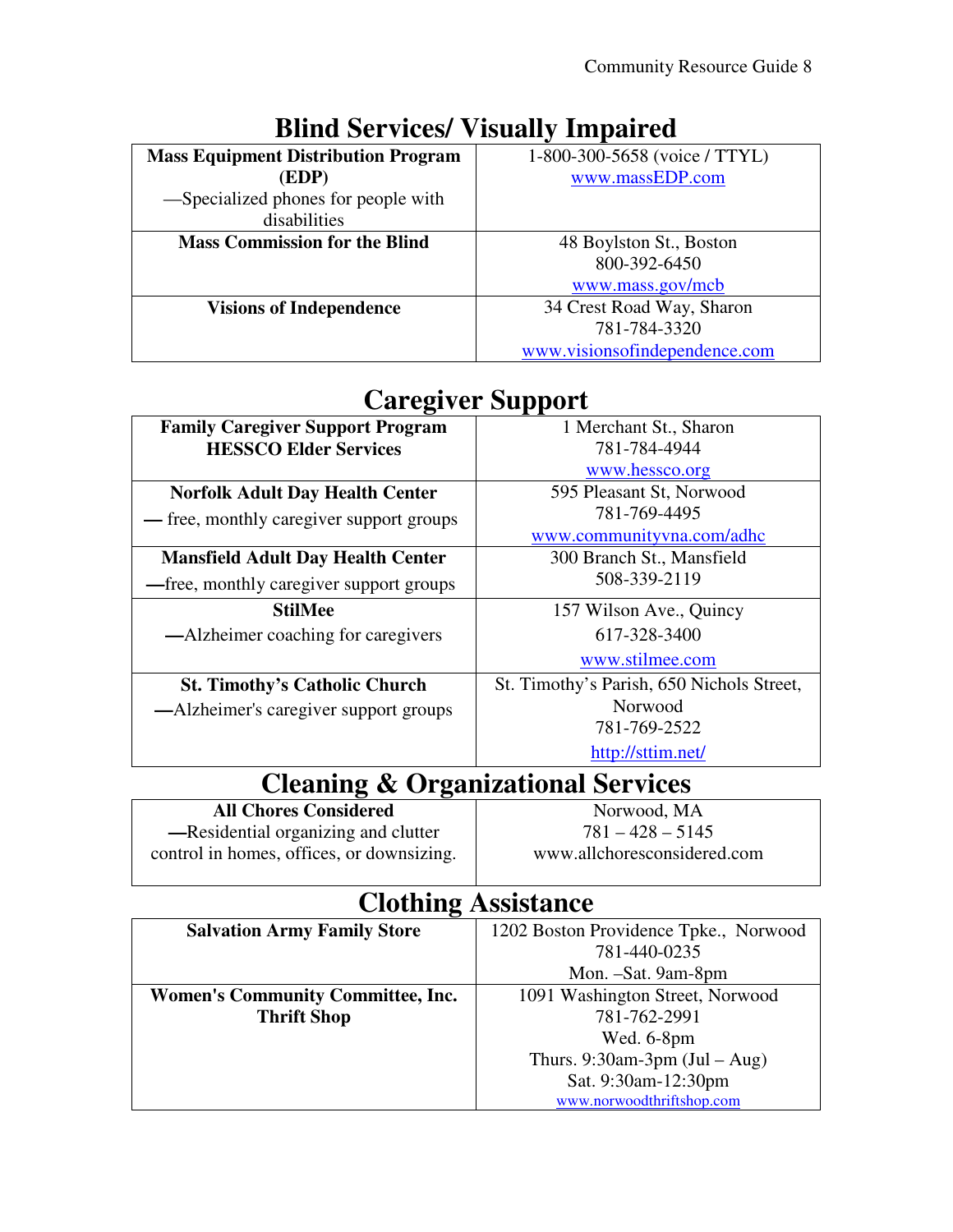| <b>Elliot House</b>                      | 255 Highland Ave., Needham   |
|------------------------------------------|------------------------------|
|                                          | 781-449-1212                 |
|                                          | www.elliothouse.org          |
| <b>Crosscurrent</b>                      | 11 Williams Street, Hopedale |
|                                          | $(508)$ 473-4715             |
|                                          | www.crossroadsclubhouse.org  |
| <b>MA Clubhouse Coalition</b>            | 15 Vernon St, Waltham        |
|                                          | 781-788-8803                 |
|                                          | www.massclubs.org            |
| <b>Neponset River House</b>              | 595 Pleasant Street          |
| — A service of Riverside Community       | Norwood, MA 02062            |
| Care; Recovery services offering support | 1-781-762-7075               |
| and services to help adults with mental  | www.neponsetriverhouse.org   |
| illness.                                 |                              |
|                                          |                              |

#### **Clubhouses**

## **Community Health Center**

| <b>Brockton Neighborhood Health Center</b>    | 63 Main St, Brockton                |
|-----------------------------------------------|-------------------------------------|
|                                               | 508-559-6699                        |
| <b>The Elder Dental Program</b>               | c/o NADHC                           |
| -Reduced Dental Fees for Low Income           | 10 Emory St.,                       |
| Elders                                        | Attleboro, MA 02703                 |
|                                               | 781-769-3710                        |
|                                               | http://elderdental.communityvna.com |
| <b>Martha Eliot Health Center (Children)</b>  | 75 Bickford St, Jamaica Plain       |
|                                               | 617-971-2100                        |
| <b>Roslindale Medical &amp; Dental Center</b> | 4199 Washington St, Roslindale      |
|                                               | 617-323-4440                        |

# **Council on Aging**

| <b>Norwood Senior Center</b>               | 275 Prospect St., Norwood |
|--------------------------------------------|---------------------------|
| — Outreach worker, transportation options, | 781-762-1201              |
| Support groups for various conditions,     | www.norwoodma.gov         |
| various and day actives                    |                           |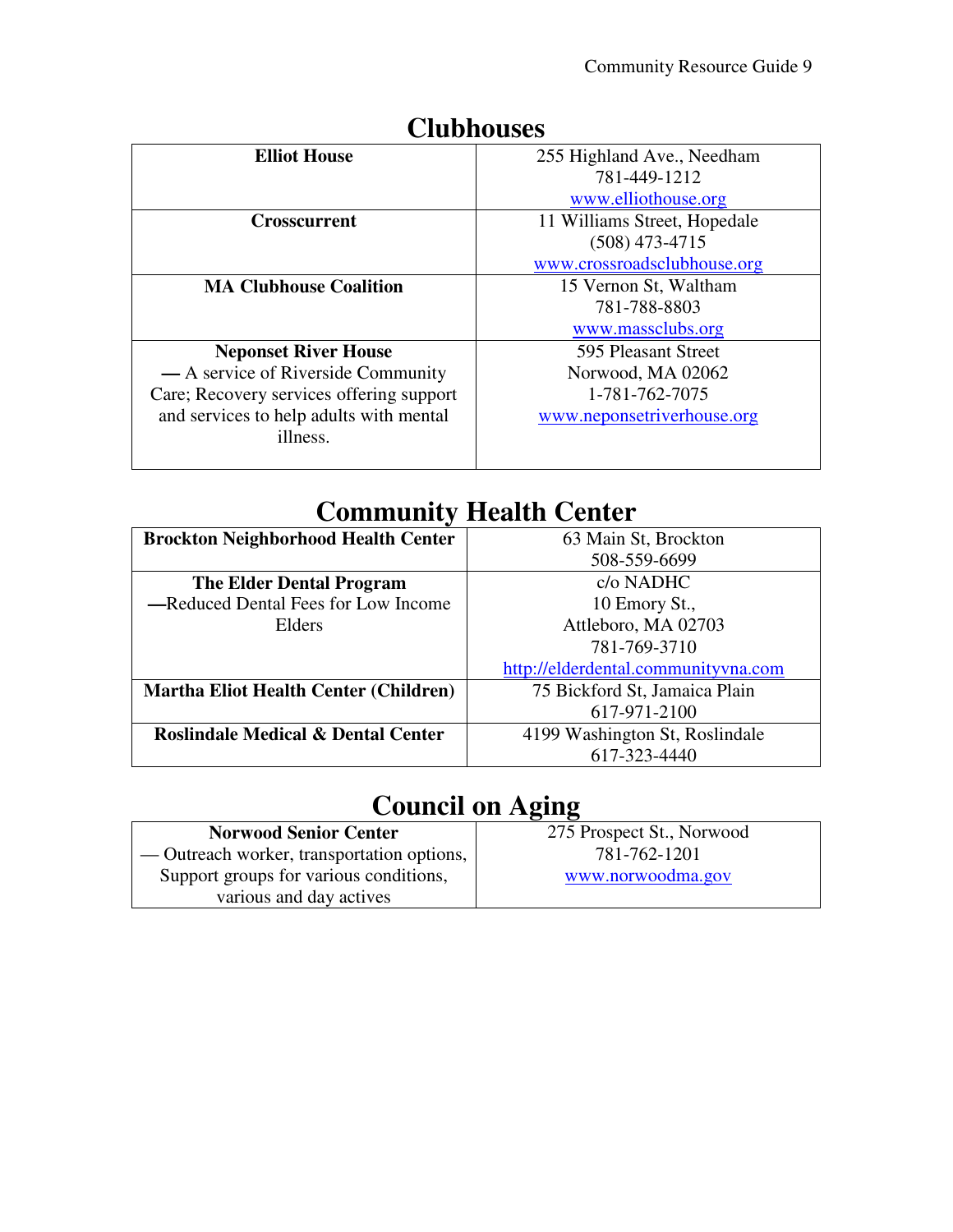| <b>The Elder Dental Program</b>             | 595 Pleasant St., Norwood                |
|---------------------------------------------|------------------------------------------|
| -Reduced Dental Fees for Low Income         | 781-769-3710                             |
| Elders                                      | http://www.communityvna.com/elderdental/ |
| <b>Mass Health Enrollment Center</b>        | 21 Spring St., Suite 4, Taunton          |
| —Mass. Health participants are eligible     | 800-242-1340                             |
| for free Dental Services                    | www.mass.gov/masshealth                  |
| <b>Metropolitan District Dental Society</b> | 209 West Central St., Suite 209, Natick  |
|                                             | 800-834-0051                             |
|                                             | www.massdental.org                       |

## **Dental Assistance**

#### **Developmental Disabilities**

| <b>Dept. of Developmental Disabilities</b> | 125 West St., Walpole                 |
|--------------------------------------------|---------------------------------------|
| —Case management for eligible people       | 508-668-3679                          |
|                                            | www.mass.gov/dds                      |
| <b>Mass Rehab Commission</b>               | 600 Washington St., Boston            |
| <b>Home Care Assistance Program</b>        | 800-223-2559 ex.3                     |
|                                            | www.mass.gov/mrc                      |
| <b>McLean Hospital</b>                     | 115 Mill St., Belmont                 |
| <b>Geriatric Psychiatry Program</b>        | 617-855-3183                          |
|                                            | www.mcleanhospital.org                |
| <b>Nizhoni Health Systems</b>              | 5 Middlesex Ave Suite 404, Somerville |
| — Skilled nursing, physical therapy, home  | 800-915-3211                          |
| health aides, occupational therapy, daily  | http://nizhonihealth.com/             |
| medication management                      |                                       |
| <b>Riverside Outpatient Center</b>         | 190 Lenox St., Norwood                |
| -Outpatient $&$ substance abuse counseling | 781-769-8670                          |
| and case management services               |                                       |

#### **Disabled Person Services**

| <b>MA Disabled Person Protection</b> | 888-822-0350      |
|--------------------------------------|-------------------|
| <b>Commission</b>                    | 617-727-6465      |
|                                      | www.mass.gov/dppc |
| <b>MA Office on Disability</b>       | 800-322-2020      |
|                                      | 617-727-7440      |
|                                      | www.mass.gov/mod  |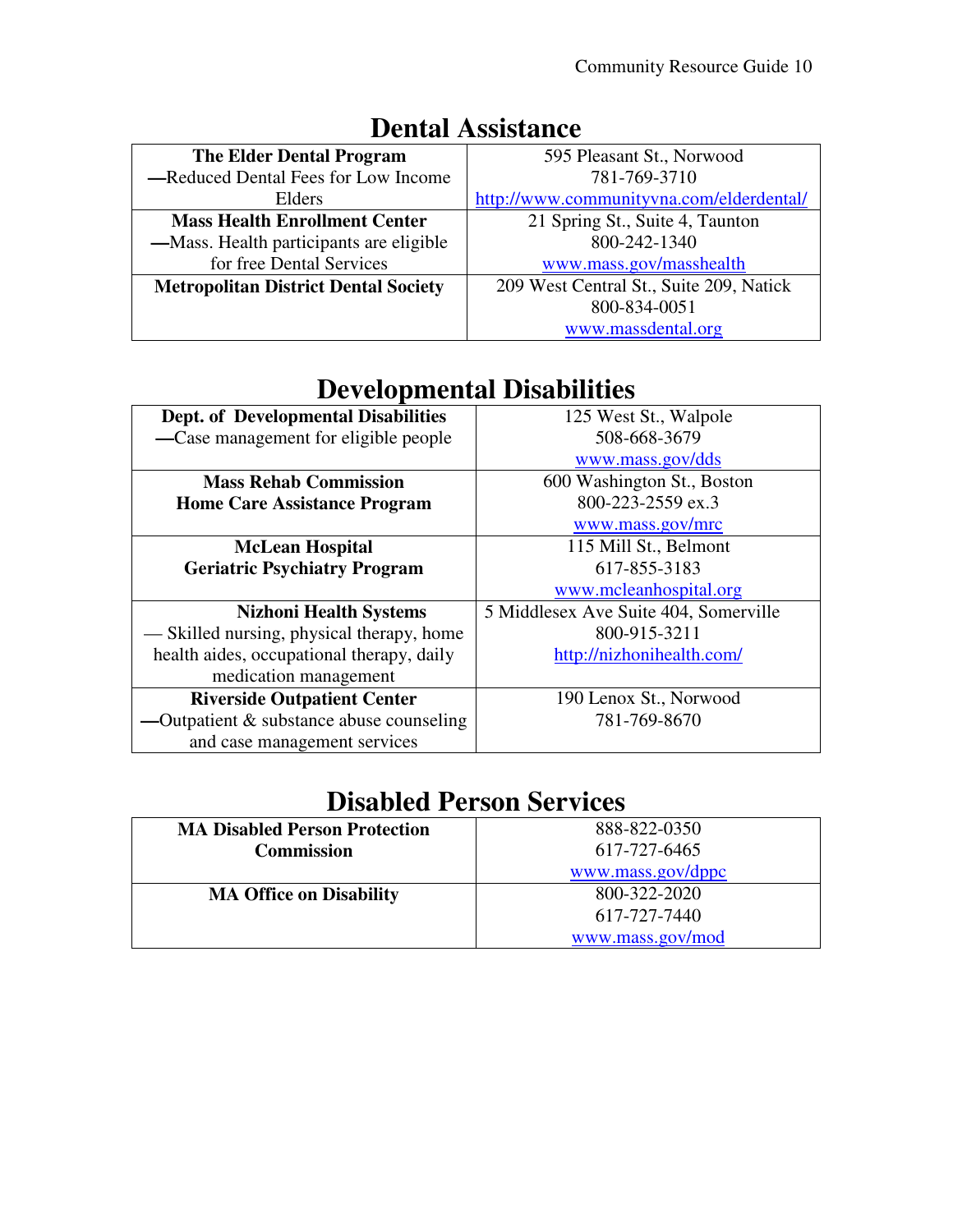| Domesin, violence, nape ee volmen s shencis  |                                      |
|----------------------------------------------|--------------------------------------|
| <b>Battered Women's Hotline SafeLink</b>     | 877-785-2020                         |
| <b>Toll free</b>                             | TTY: 877-521-2601                    |
| <b>Batterer Intervention Service RESPECT</b> | 877-222-0083                         |
| <b>Toll free line</b>                        | www.new-hope.org/respect             |
| <b>Boston Area Rape Crisis Center</b>        | 800-841-8371                         |
| <b>Brockton Family &amp; Community</b>       | 508-583-5200                         |
| <b>Resources</b>                             | www.fcr-ma.org                       |
| Dept. of Corrections Victims Services        | 866-6-VICTIM                         |
| Unit                                         |                                      |
| Dove (Quincy) 24 Hour Hotline                | 617-471-1234                         |
|                                              | 888-314-3683                         |
|                                              | www.doveinc.info                     |
| <b>Emerge: Counseling &amp; Education to</b> | 617-547-9879                         |
| <b>Stop DV</b>                               | www.emergedv.com                     |
| Jane Doe, Inc. Coalition Against DV          | 877-785-2020                         |
|                                              | www.janedoe.com                      |
| <b>Mass. Office for Victim Assistance</b>    | 617-272-5200                         |
|                                              | www.mova.state.ma.us                 |
| <b>Mass. Victim Compensation &amp;</b>       | 617-272-2200                         |
| <b>Assistance</b>                            | www.mass.gov                         |
| <b>Nation Domestic Violence Hotline</b>      | Toll-free multilingual hotline:      |
|                                              | 800-799-SAFE (7233                   |
|                                              | Toll-free TTY: 800-787-3224          |
|                                              | www.thehotline.org                   |
| <b>New Hope Violence and Rape Crisis</b>     | 800-323-HOPE                         |
| <b>Hotline</b>                               | www.new-hope.org/domestic-           |
|                                              | violence.html                        |
| <b>Penelope's Place 24 Hour Emergency</b>    | Sexual assault: 508-588-8255         |
| <b>Hotlines</b>                              | Domestic violence: 508-588-2041      |
|                                              | Toll-free hotline: 888-293-7273      |
|                                              | En Espanola: 800-223-5001            |
|                                              | www.hcsm.org/dfhs/wcc.htm            |
| <b>REACH</b> (Refuge, Education, Advocacy,   | 800-899-4000                         |
| <b>Change</b> ) Hotline                      | www.reachma.org                      |
| <b>Spanish Domestic Violence Hotline</b>     | 800-223-5001                         |
| <b>Woman's Place Shelter (Brockton)</b>      | 508-588-2045 (Lenira Peters or Erin  |
|                                              | Banner)                              |
|                                              | www.bridgew.edu/homelessness/WomansP |
|                                              | lace.cfm                             |

## **Domestic, Violence, Rape & Women's Shelters**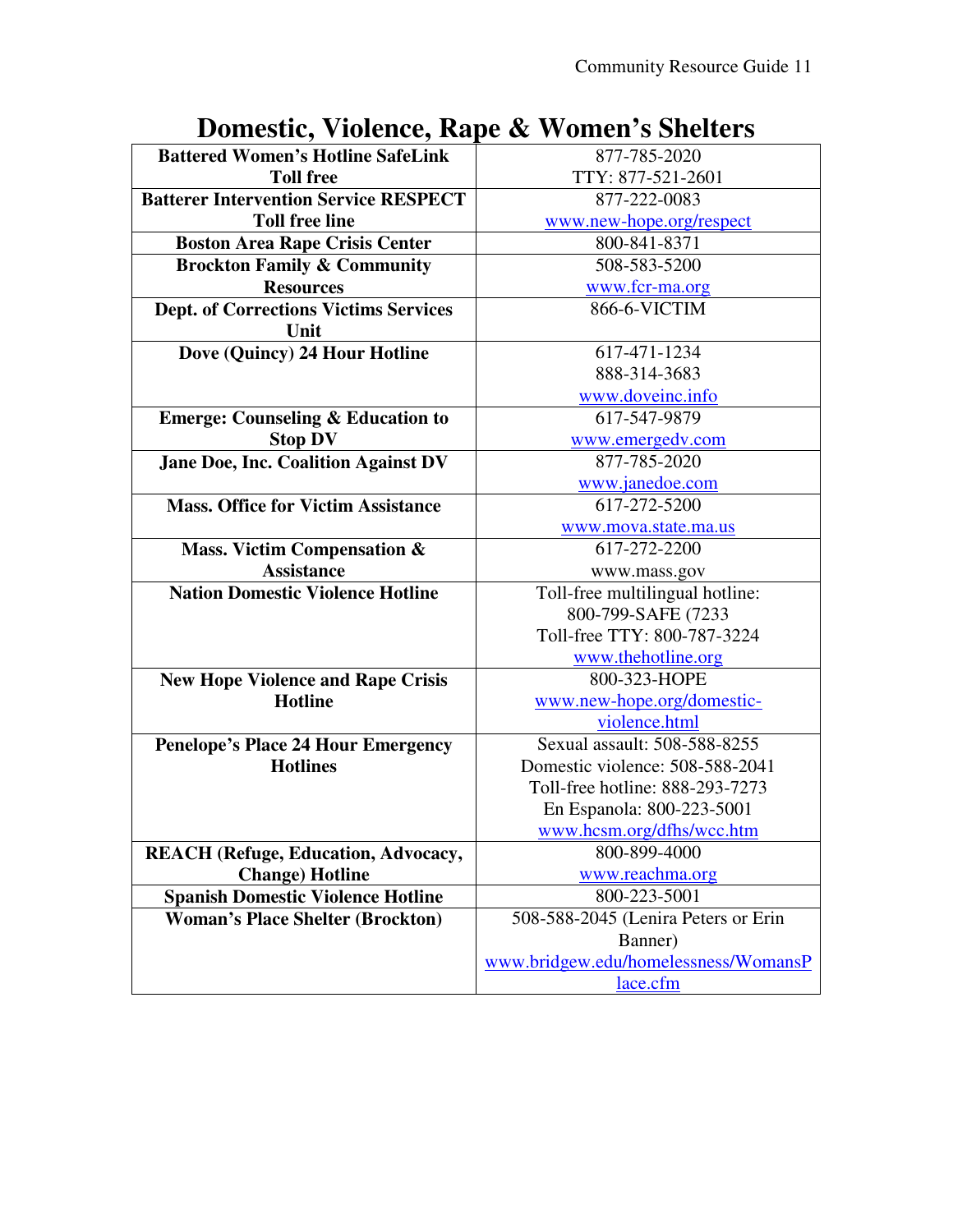|                                               | <b>Ding</b> & <i>Mondellouse Resources</i> |
|-----------------------------------------------|--------------------------------------------|
| <b>Alcoholics Anonymous</b>                   | 617-426-9444                               |
|                                               | www.alcoholics-anonymous.org               |
| <b>Baystate Community Services</b>            | 781-762-0060                               |
|                                               | www.baystatecs.org                         |
| <b>CADCA</b> (Community Anti-Drug             | www.cadca.org                              |
| <b>Coalitions of America</b>                  |                                            |
| <b>Check Yourself</b>                         | www.checkyourself.org                      |
| <b>CSAT (Center for Substance Abuse</b>       | www.samhsa.org/about/csat.aspx             |
| <b>Treatment</b> )                            |                                            |
| <b>FAVOR (Faces and Voices of Recovery</b>    | 202-737-0690                               |
|                                               | http://www.facesandvoicesofrecovery.org    |
| <b>Life After</b>                             | www.lifeafter.drugfree.org                 |
| <b>MA Substance Abuse Information &amp;</b>   | 800-327-5050                               |
| <b>Education Helpline</b>                     | TTY: 888-448-8321                          |
| -Info & referral on alcohol and drug          | www.helpline-online.com                    |
| abuse services, programs, & related           |                                            |
| concerns                                      |                                            |
| <b>NAATP</b> (National Association of         | www.naatp.org                              |
| <b>Addiction Treatment Providers)</b>         |                                            |
| <b>Narcotics Anonymous</b>                    | 866-624-3578                               |
|                                               | www.na.org                                 |
|                                               | www.newenglandna.org                       |
| <b>NASADAD</b> (The National Association of   | www.nasadad.org                            |
| <b>State Alcohol and Drug Abuse Directors</b> |                                            |
| <b>NCADD</b> (National Council on             | 617-482-5292                               |
| <b>Alcoholism and Drug Dependence</b>         | http://www.ncadd.org                       |
| <b>NIAAA</b> (National Institute on Alcohol   | www.niaaa.nih.org                          |
| Abuse & Alcoholism)                           |                                            |
| <b>NIDA</b> (National Institute on Drug       | 240-276-1660                               |
| Abuse)                                        |                                            |
| <b>NORCAP Detox Program</b>                   | 800-331-2900                               |
| PDFA (Partnership for a Drug Free             | www.drugfree.org                           |
| America                                       |                                            |
| <b>SAMHSA (Substance Abuse &amp; Mental</b>   | www.samhsa.gov                             |
| <b>Health Services Administration</b>         |                                            |
| <b>Substance Abuse Hotline</b>                | 800-327-5050                               |
|                                               | www.helpline-online.com                    |
| <b>Time to Talk</b>                           | www.timetotalk.org                         |

## **Drug & Alcohol Abuse Resources**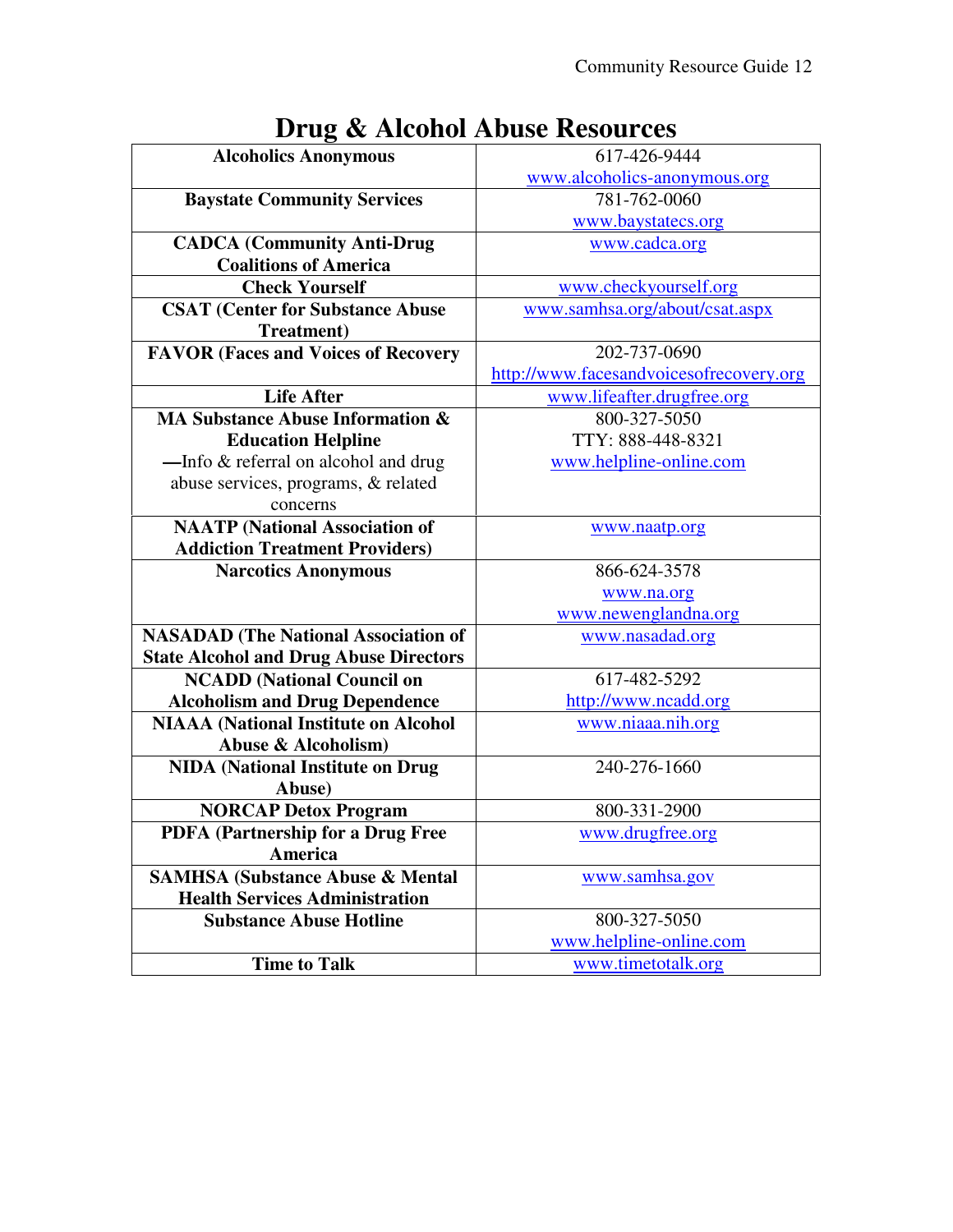| <b>Betro's Pharmacy</b>                  | 965 Main St., Walpole           |
|------------------------------------------|---------------------------------|
| -Home delivery/medication                | 508-668-0018                    |
| <b>CVS</b>                               | 136 Nahatan St., Norwood        |
| -24 hr. service                          | 781-769-2422                    |
| <b>Rite Aid</b>                          | 991 Providence Highway, Norwood |
|                                          | 781-762-5005                    |
| <b>Rite Aid</b>                          | 469 Walpole St., Norwood        |
| -Home delivery/medication (only the 469) | 781-769-5400                    |
| Walpole St location)                     |                                 |
| <b>Walgreens</b>                         | 683 High St, Westwood           |
| -Home delivery/medication                | $(781)$ 329-4420                |
| <b>Walgreens</b>                         | 951 Providence Highway, Norwood |
|                                          | 781-762-1561                    |
| <b>Walmart Pharmacy</b>                  | 550 Providence Highway, Walpole |
| -Mail Out Delivery                       | 508-668-5959                    |
|                                          |                                 |

#### **Drug Stores/ Pharmacies**

## **Dual Recovery**

| <b>Al-Anon and Alateen</b>              | 508-366-0556                           |
|-----------------------------------------|----------------------------------------|
| -Support meetings for those affected by | http://ma-al-anon-alateen.org          |
| someone else's drinking                 |                                        |
| <b>Dual Recovery Anonymous</b>          | http://draonline.org                   |
| <b>MA Clubhouse Coalition</b>           | 781-788-8803                           |
| -Dual recovery and dual recovery        | http://massclubs.org/DRMeetingList.pdf |
| anonymous meetings in MA                |                                        |
| <b>Narcotics Anonymous</b>              | 866-NA-HELP-U (624-3578)               |
| -New England regional phone line        | www.nerna.org                          |

| <b>Eating Disorder Resources</b> |  |
|----------------------------------|--|
|----------------------------------|--|

| <b>MEDA</b>                                                 | 866-343-MEDA                 |
|-------------------------------------------------------------|------------------------------|
| $\equiv$ Support groups & resources for eating<br>disorders |                              |
| <b>Walden Behavioral Care</b>                               | 781-647-6727                 |
|                                                             | www.waldenbehavioralcare.com |

## **Education Resources**

| <b>Parent/Professional Advocacy League</b> | 45 Bromfield St., 10th Floor |
|--------------------------------------------|------------------------------|
| (PPAL)                                     | <b>Boston</b>                |
|                                            | 866-815-8122                 |
|                                            | www.ppal.net                 |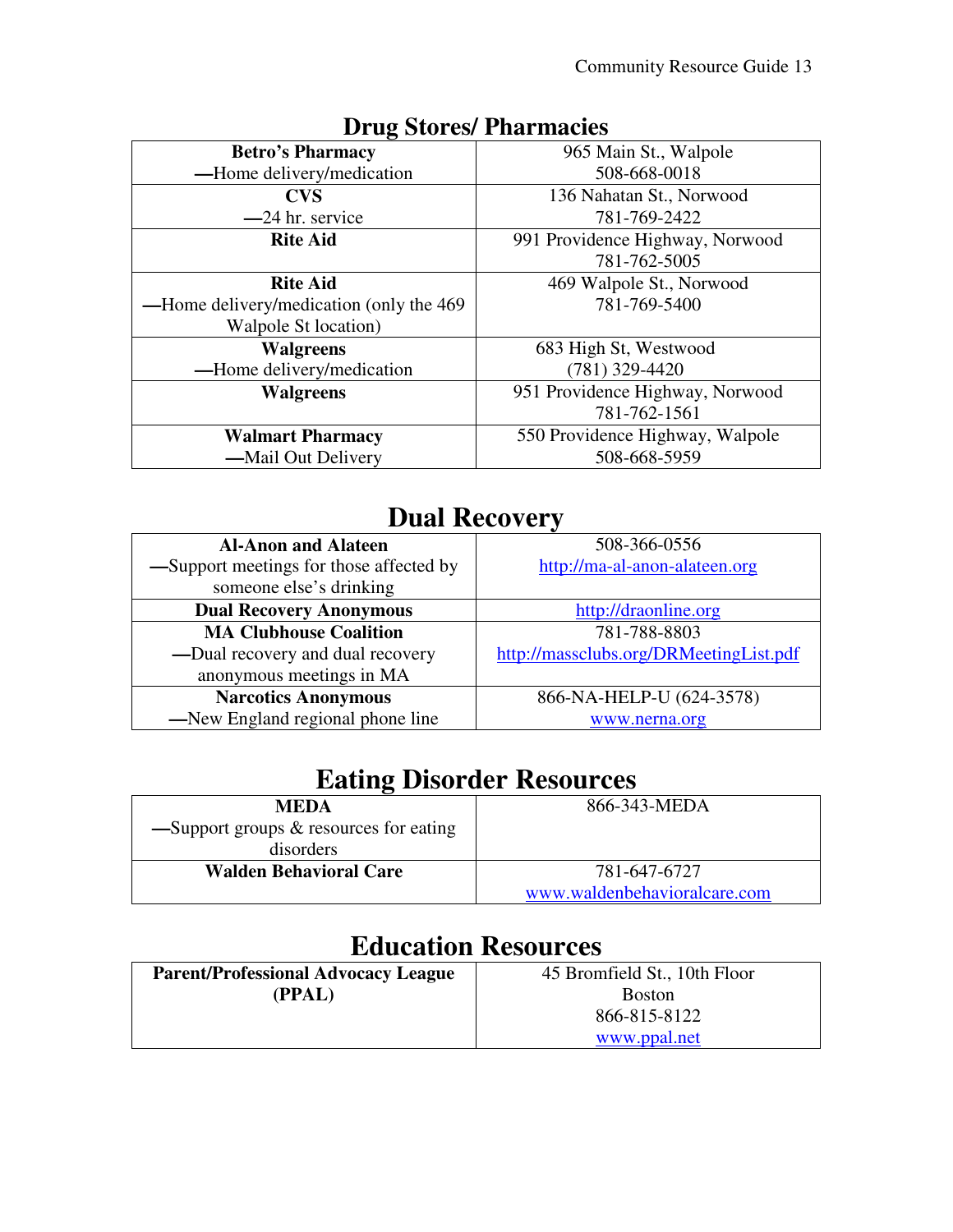| <b>CJP Senior Direct</b>                    | 1430 Main St., Waltham  |
|---------------------------------------------|-------------------------|
| —Elder Care Advice                          | 800-980-1982            |
|                                             | www.cjpseniordirect.org |
| <b>HESSCO Elder Services</b>                | 1 Merchant St., Sharon  |
| $\equiv$ Free info $\&$ referral for elders | 781-784-4944            |

# **Elder Information & Referral**

#### **Elder Issues & Services**

| <b>AgeInfo</b>                                                               | www.800ageinfo.com                       |
|------------------------------------------------------------------------------|------------------------------------------|
| —Info on the state's prescription<br>medication program for elders and other |                                          |
| elder services and programs                                                  |                                          |
| <b>Avita of Needham, A Northbridge</b>                                       | 880 Greendale Ave, Needham               |
| <b>Assisted Living Community</b>                                             | 781-444-2266                             |
|                                                                              | www.avitaofneedhma.com                   |
|                                                                              |                                          |
| <b>Elder Dental Program</b>                                                  | 595 Pleasant St., Norwood                |
| - Reduced Dental Fees for Low                                                | 781-769-3710                             |
| <b>Income Elders</b>                                                         | http://www.communityvna.com/elderdental/ |
| <b>HESSCO Elder Services</b>                                                 | 781-784-4944                             |
|                                                                              | www.hessco.org                           |
|                                                                              |                                          |
| <b>Home Instead Senior Care</b>                                              | 1420 Boston Providence Turnpike,         |
|                                                                              | Suite, 267<br>Norwood, MA 02062          |
|                                                                              |                                          |
|                                                                              |                                          |
| MA Dept. of Public Health, Office of                                         | 413-527-6425                             |
| <b>Healthy Aging</b>                                                         | www.mcoaonline.com/content/wellness/md   |
| —Info on opportunities for older people to                                   | hp.php                                   |
| hear about & take responsibility for their                                   |                                          |
| health                                                                       |                                          |
| <b>MA Elder Abuse Hotline</b>                                                | 800-922-2275                             |
|                                                                              |                                          |
|                                                                              |                                          |
| <b>MA Prescription Advantage Program</b>                                     | 800-AGE-INFO (243-4636)                  |
| —Medication info and assistance                                              | TTY: 877-610-0241                        |
|                                                                              | www.massresources.org/prescription-      |
|                                                                              | advantage.html                           |
| <b>MassMedLine</b>                                                           | 866-633-1617                             |
| -Info about free or low-cost prescription                                    | www.massmedline.com                      |
| programs, and answers to health and                                          |                                          |
| medication questions. Interpreter services<br>available                      |                                          |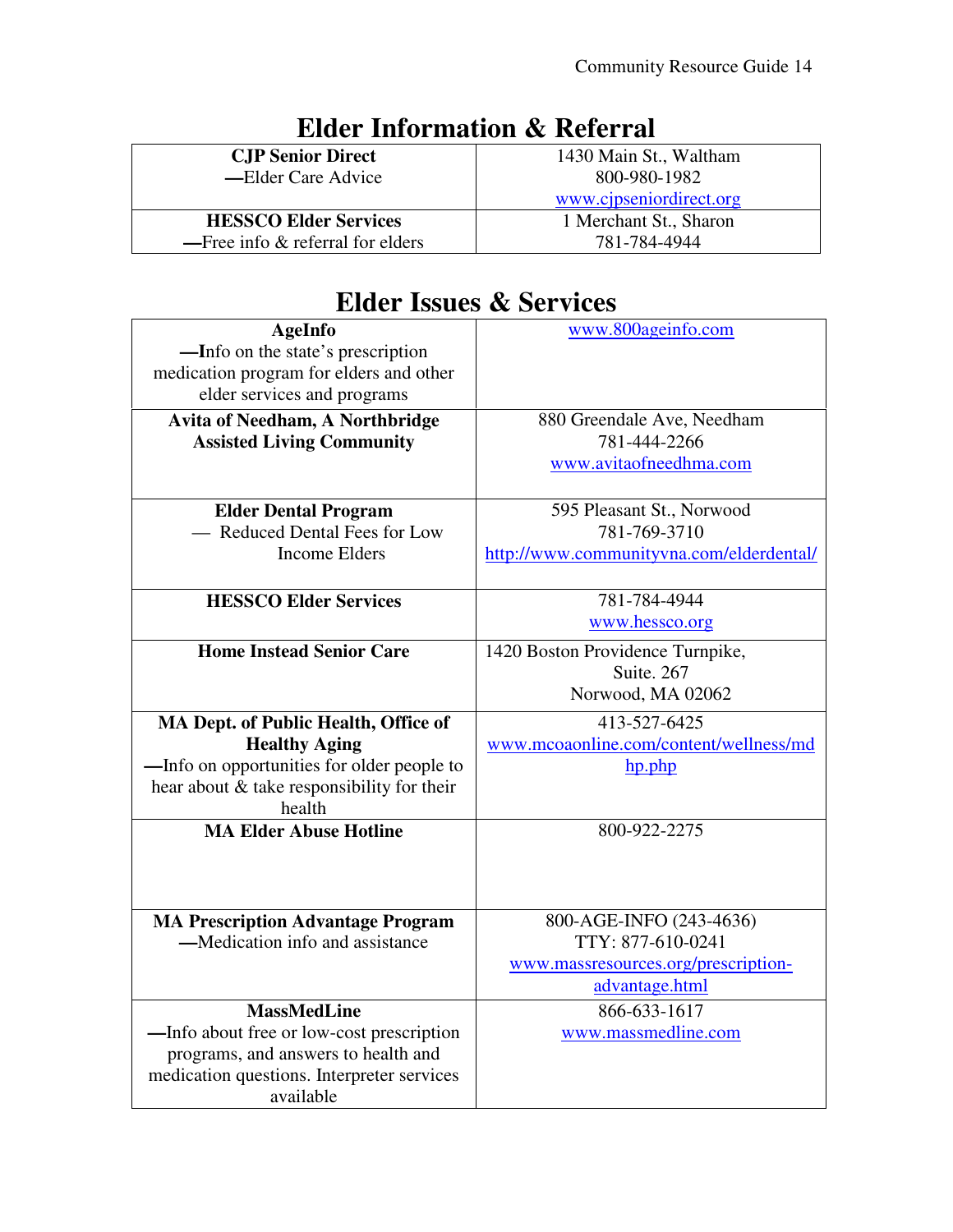| <b>Networks Supported Living</b>                                      | 603 Neponset Street, Canton, MA 02021    |
|-----------------------------------------------------------------------|------------------------------------------|
| Services/Enable, Inc.                                                 | 781-821-1386 x 500                       |
| — Case management supports for adults                                 | Fax 339-502-6712                         |
| with disabilities living in their own homes                           | http://www.enableinc.org/networks.html   |
| and apartments                                                        |                                          |
| <b>Nizhoni Health Systems</b>                                         | 5 Middlesex Ave Suite 404, Somerville    |
| — Skilled nursing, physical therapy, home                             | 800-915-3211                             |
| health aides, occupational therapy, daily                             | http://nizhonihealth.com/                |
| medication management                                                 |                                          |
| <b>Norfolk Adult Day Health</b>                                       | 595 Pleasant St, Norwood                 |
|                                                                       | 781-769-4495                             |
|                                                                       | www.communityvna.com/adhc                |
| <b>Norwood Housing Authority</b>                                      | 40 William Shyne Circle, Norwood         |
| - Resident Services-resident service                                  | 781-762-8115 x208 (main office site)     |
| coordination for current residents                                    | 781-702-5508 (Maguire site)              |
| and their families.                                                   | www.norwoodha.org                        |
| <b>Norwood Council on Aging &amp; Senior</b>                          | 275 Prospect St, Norwood                 |
| <b>Center</b>                                                         | 781-762-1201                             |
| - Referral for elder services, legal                                  | www.norwoodma.gov                        |
| services, financial (Assistance w/ SNAP                               | ("Senior Center" under "Department" tab) |
| Applications/Fuel Assistance for 60+ etc.),                           |                                          |
| medical, daily recreational activities,                               |                                          |
| outreach services, and a variety of other                             |                                          |
| services                                                              |                                          |
| <b>Norwood Senior Center, Council on</b>                              | 25 Prospect St, Norwood                  |
| <b>Aging</b>                                                          | 781-762-1201                             |
| Outreach worker, transportation options,                              | www.norwoodma.gov                        |
| Support groups for various conditions,                                |                                          |
| various and day actives                                               |                                          |
| <b>Right at Home</b>                                                  | 10 Lincoln Road, Suite 116, Foxborough   |
| <b>In-Home Care &amp; Assistance</b>                                  | 508-668-8001                             |
| -Provide private pay in-home care, we                                 | www.bostonsw.rightathome.net             |
| also contract with HESSCO and Bristol                                 |                                          |
| Elder Services to provide services to                                 |                                          |
| seniors.                                                              | 800-728-1862                             |
| <b>VNA Care Network and Hospice</b>                                   |                                          |
|                                                                       | www.vnacarenetwork.org                   |
| <b>Westwood Council on Aging</b><br>-Dedicated to serving seniors and | 60 Nahatan Street<br>Westwood, MA 02090  |
| assisting their families and friends with                             | 781-329-8799 (office)                    |
|                                                                       |                                          |
| aging issues<br><b>Your Medicine: Play it Safe</b>                    | 800-358-9295                             |
| -Includes fill in medication chart                                    | www.ahrq.gov                             |
|                                                                       |                                          |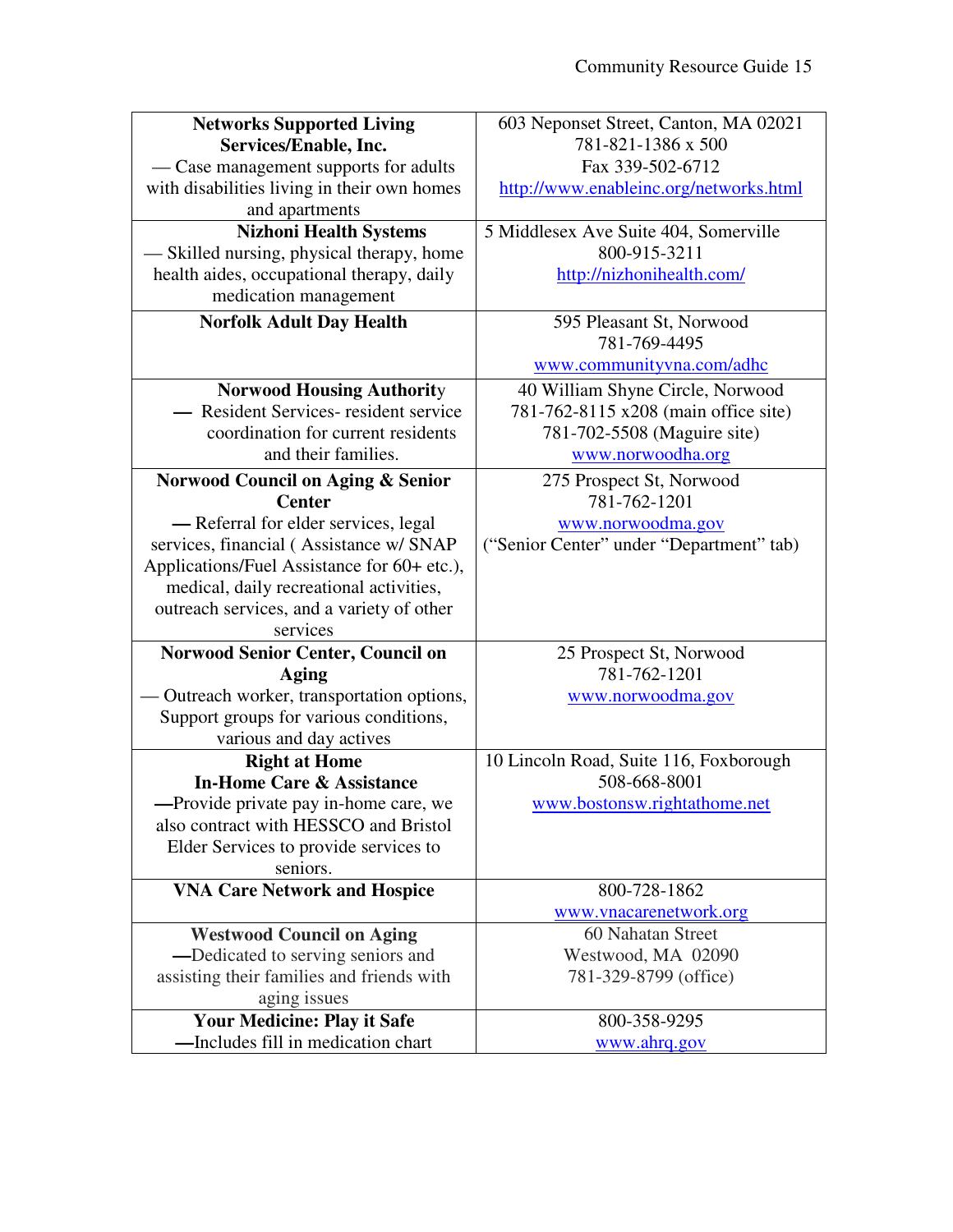| . ,                                         | ∙                           |
|---------------------------------------------|-----------------------------|
| <b>Norwood Fire Department</b>              | 135 Nahatan St., Norwood    |
|                                             | 911- Emergency              |
|                                             | 781-440-5200- business line |
|                                             | www.norwoodma.gov           |
| <b>Norwood Police Department</b>            | 135 Nahatan St., Norwood    |
|                                             | 911- Emergency              |
|                                             | 781-440-5100- business line |
|                                             | www.norwoodma.gov           |
| <b>Riverside Emergency Services</b>         | 190 Lenox St., Norwood      |
| -24/7 Crisis stabilization, substance abuse | 781-769-8674                |
| and risk assessment                         | http://www.riversidecc.org  |

## **Emergency Services**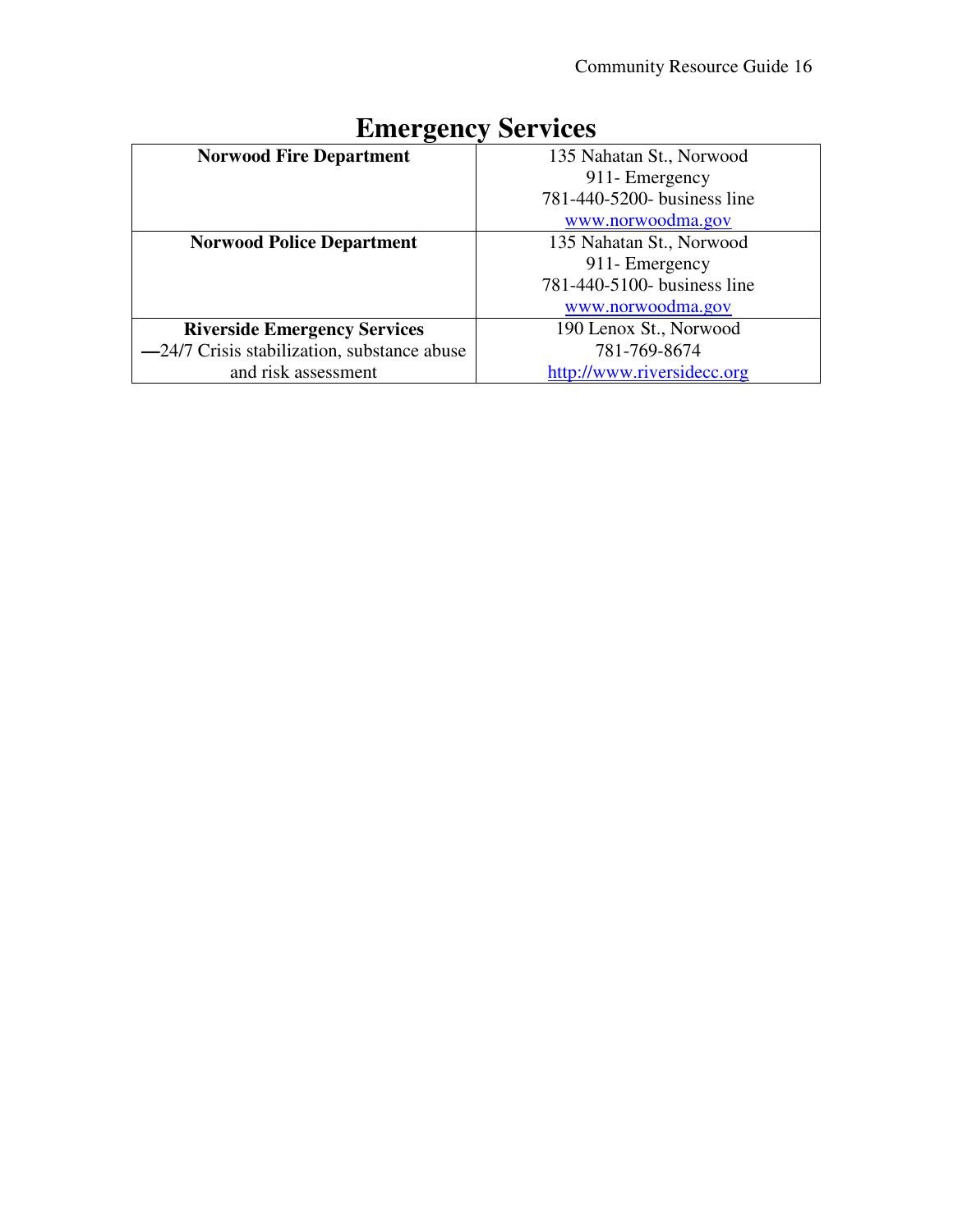| o                                         | o                                |
|-------------------------------------------|----------------------------------|
| <b>Citizen's Housing &amp; Planning</b>   | 18 Tremont St, Suite 401, Boston |
| <b>Association</b>                        | 617-742-0820                     |
|                                           | www.chapa.org                    |
| The Fair Housing Center of Greater        | 617-399-0491                     |
| <b>Boston</b>                             | www.bostonfairhousing.org        |
| <b>The Housing Discrimination Project</b> | 800-657-7309                     |
| -For Central or Western MA                | 413-539-9796                     |
|                                           | www.massfairhousing.org          |

# **Fair Housing Organizations**

#### **Family Services**

| <b>Department of Social Service Hotline</b> | 1-800-792-5200                    |
|---------------------------------------------|-----------------------------------|
| -Hotline to report suspicions of child      |                                   |
| abuse or neglect                            |                                   |
| Jewish Family & Children's Service          | 781-647-JFCS (5327)               |
|                                             | www.jfcsboston.org                |
| <b>Lifeworks</b>                            | 781-762-4001                      |
| -Provides homes, jobs, education, and       | www.lifeworks.org                 |
| supportive living for people with           |                                   |
| developmental disabilities                  |                                   |
| <b>March of Dimes MA Chapter</b>            | 508-366-9066                      |
|                                             | www.marchofdimes.com/massachustts |
| <b>MSPCC</b>                                | 617-587-1500                      |
| -A private nonprofit society dedicated to   | www.mspcc.org                     |
| leadership in protecting and promoting the  |                                   |
| rights and well being of children and       |                                   |
| families                                    |                                   |
| <b>Norfolk Adult Day Health Center</b>      | 781-769-4495                      |
| <b>Planned Parenthood</b>                   | 800-258-4448                      |
|                                             | www.plannedparenthood.org/ma/     |
| <b>Riverside Community Care</b>             | 190 Lenox St., Norwood            |
| -Community Service Agency, In-Home          | 781-769-8674                      |
| Therapy, Therapeutic Mentoring, Child       | www.riversidecc.org               |
| Day Services                                |                                   |
| <b>Social Security Office</b>               | 1 Edgewood Dr, Suite 102, Norwood |
|                                             | 866-563-9533                      |
| <b>South Norfolk County Arc</b>             | 781-762-4001                      |
| -Advocates for and provides supports and    | www.sncarc.org                    |
| services to people disabled by mental       |                                   |
| retardation and other developmental         |                                   |
| disabilities and to their families          |                                   |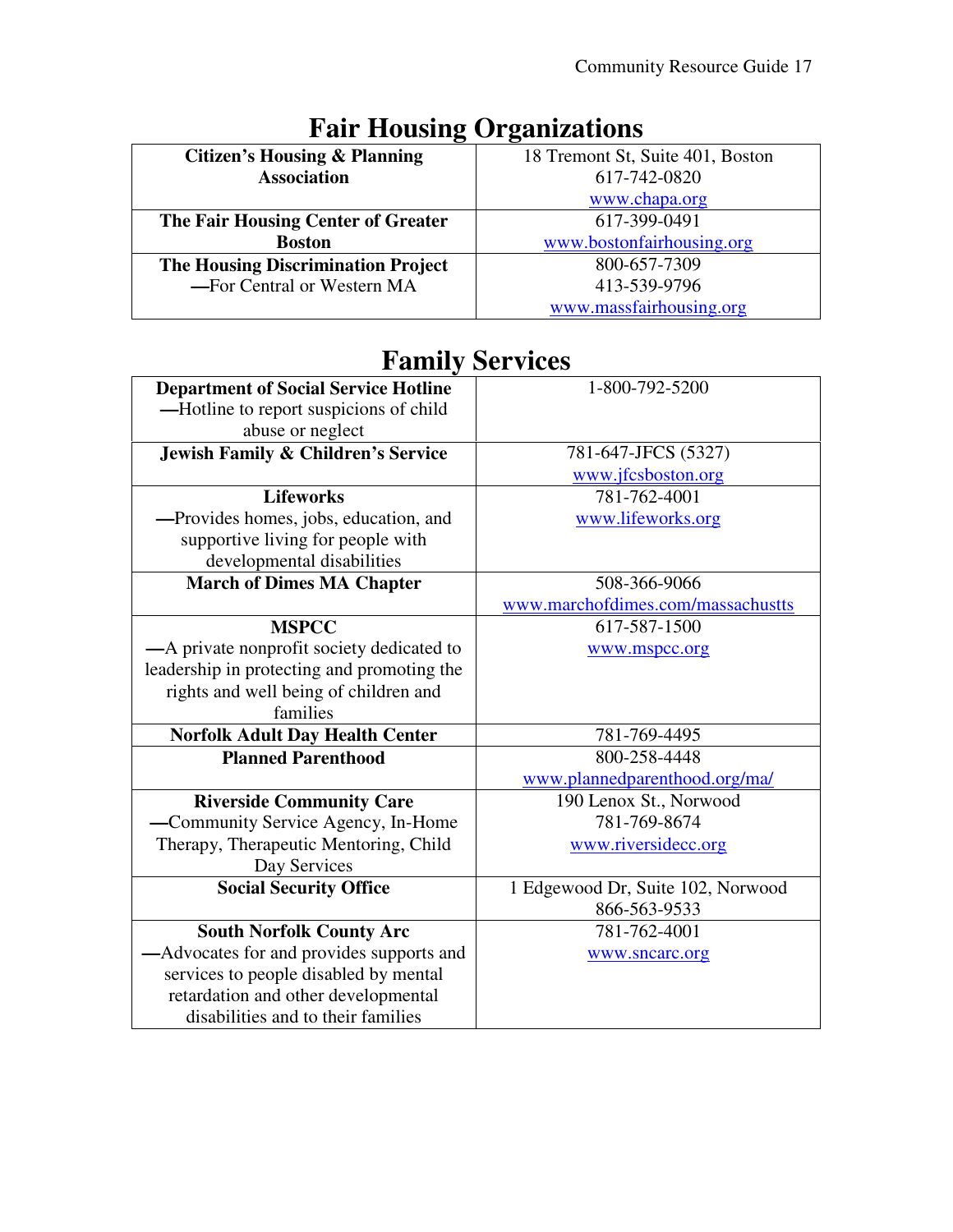| <b>Dedham Food Pantry</b>             | 600 Washington St, Dedham (Dedham |
|---------------------------------------|-----------------------------------|
|                                       | Plaza)                            |
|                                       | 781-320-9442                      |
| <b>Norwood Ecumenical Food Pantry</b> | 150 Chapel St, Norwood            |
|                                       | 781-769-0425                      |
| <b>USCC/Hyde Park Food Pantry</b>     | 1179 River St, Hyde Park          |
|                                       | 617-839-0985                      |
| <b>Westwood Council on Aging</b>      | 60 Nahatan St, Westwood           |
|                                       | 781-329-8799                      |

#### **Food Pantries**

## **Food Resources – See also Meal Site section**

| <b>HESSCO Meals on Wheels</b>                 | One Merchant St, Sharon Ma 02067<br>781-784-4994 |
|-----------------------------------------------|--------------------------------------------------|
|                                               | www.hessco.org                                   |
| <b>Info on Food Stamps</b>                    | www.gettingfoodstamps.org                        |
| <b>Info on School Meals</b>                   | www.meals4kids.org                               |
| <b>Norwood Council on Aging &amp; Senior</b>  | 275 Prospect St, Norwood                         |
| <b>Center</b>                                 | 781-762-1201                                     |
| -SNAP Applications Assistance, elder          | www.norwoodma.gov                                |
| services referrals, legal services, financial | ("Senior Center" under "Department" tab)         |
| assistance, medical, daily recreational       |                                                  |
| activities, outreach services, lunch          |                                                  |
| program, and a variety of other services      |                                                  |
| <b>Norwood Meals on Wheels</b>                | 135 Ellis Ave, Norwood                           |
|                                               | 781-769-9061                                     |
|                                               | www.mealcall.org                                 |
| <b>Office of Transitional Assistance</b>      | 617-348-8500                                     |
|                                               | Food Stamps Benefit Hotline: 866-950-3663        |
| <b>Project Bread, The Food Source</b>         | 800-645-8333                                     |
| <b>Hotline</b>                                | www.projectbread.org                             |
| <b>SERVE New England</b>                      | 888-742-7363                                     |
| -Information on low-cost food                 | www.bostonresourcenet.org/assistance/food-       |
|                                               | serve.htm                                        |
| <b>Serve New England Food Coop, St</b>        | 781-769-9228                                     |
| <b>Timothy Church</b>                         | www.unitedchurchofnorwood.org                    |
| <b>United Church of Norwood</b>               | 781-762-2589                                     |
| —Meal program                                 | www.unitedchurchornorwood.org                    |
| Women, Infants & Children                     | 800-942-1007                                     |
| -Info on nutrition and health services for    | www.massresources.org/wic.html                   |
| women, infants, and children                  |                                                  |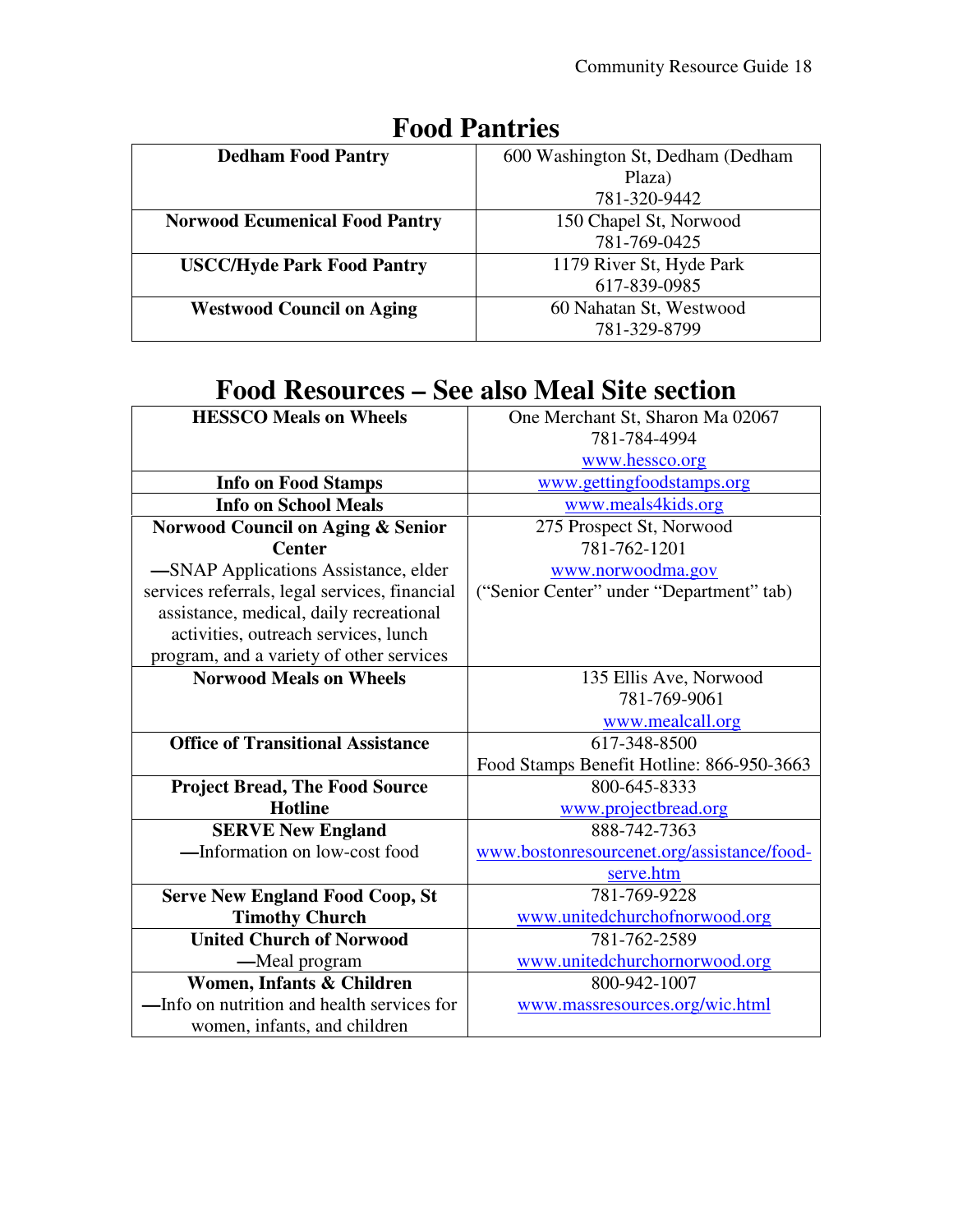| т ист тоогошисс                               |                                          |
|-----------------------------------------------|------------------------------------------|
| <b>Massachusetts Energy Assistance</b>        | http://massresources.org/energy.html     |
| —Website with collection of resources to      |                                          |
| help low-income households pay for their      |                                          |
| heating fuel and other utilities              |                                          |
| Norwood Council on Aging & Senior             | 275 Prospect St, Norwood                 |
| <b>Center</b>                                 | 781-762-1201                             |
| — Assists with Fuel Assistance                | www.norwoodma.gov                        |
| applications for individuals 60+, referral    | ("Senior Center" under "Department" tab) |
| for elder services, legal services, financial |                                          |
| (SNAP Applications etc.), medical, daily      |                                          |
| recreational activities, outreach services,   |                                          |
| and a variety of others                       |                                          |
| <b>Town of Norwood: Fuel Assistance</b>       | 800-225-0875                             |
| Hotline                                       |                                          |

#### **Fuel Assistance**

#### **Funeral Homes (most offer pre-paid burial arrangements)**

| <b>Gillooly Funeral Home</b>     | 126 Walpole St., Norwood     |
|----------------------------------|------------------------------|
|                                  | 781-762-0174                 |
|                                  | www.gilloolyfuneralhome.com  |
| <b>Kraw Kornack Funeral Home</b> | 1248 Washington St., Norwood |
|                                  | 781-762-0482                 |
| <b>May Funeral Home</b>          | 85 Nichols St., Norwood      |
|                                  | 781-762-1509                 |
|                                  | www.folsonfuneral.com        |

#### **Furniture Pick-up**

| <b>Big Brothers/Big Sisters</b> | 5 Mear Road, Holbrook        |
|---------------------------------|------------------------------|
|                                 | 800-483-5503                 |
|                                 | www.bbbsfoundation.org       |
| <b>The Epilepsy Foundation</b>  | 888-322-8209                 |
| <b>Salvation Army</b>           | 209-233 Broadway St., Saugus |
|                                 | 781-231-0803                 |
| <b>St. Vincent De Paul</b>      | 18 Canton St., Stoughton     |
|                                 | 800-675-2882                 |

#### **Gambling**

| <b>Gamblers' Anonymous, MA Hotline</b> | 888-GA-HELPS (424-3577)                 |
|----------------------------------------|-----------------------------------------|
|                                        | www.gamblersanonymous.org/mtgdirMA.html |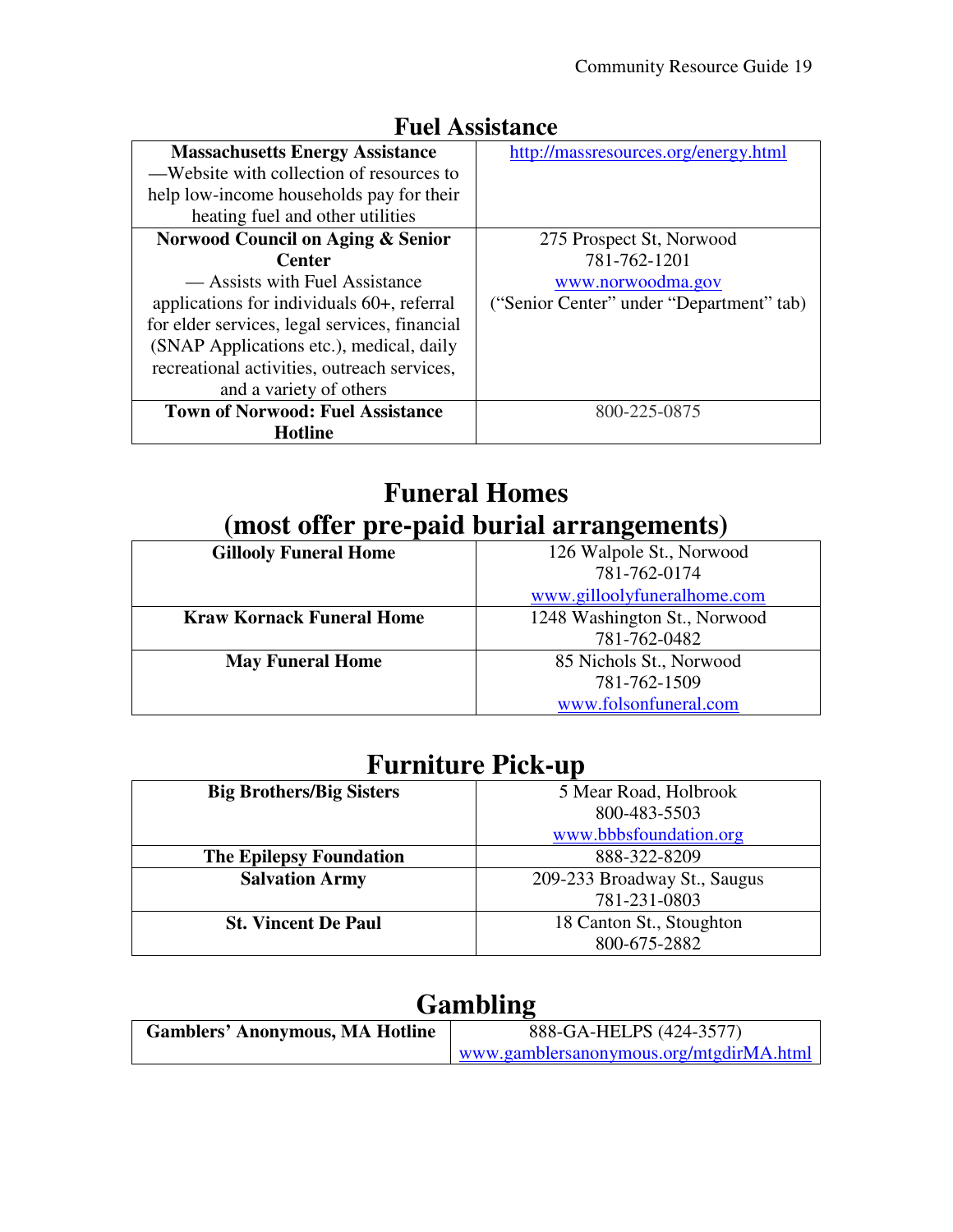|                                                  | 866-427-3524                     |
|--------------------------------------------------|----------------------------------|
|                                                  |                                  |
| <b>PFLAG (Parents &amp; Friends of Lesbians)</b> | http://community.pflag.org       |
| and Gays)                                        |                                  |
| Bostong Alliance of Gay & Lesbian,               | 617-227-4313                     |
| <b>Bisexual, and Transgendered Youth</b>         | www.bagly.org                    |
| <b>Fenway Community Health &amp; Violence</b>    | 800-834-3242                     |
| <b>Recovery</b>                                  | 888-340-GLBT (4528)              |
| <b>Gay Men's Domestic Violence Project</b>       | 800-832-1901                     |
| <b>Network for Battered Lesbian &amp;</b>        | Main phone: 617-423-7233         |
| <b>Bisexual Women</b>                            | Hotline: 617-742-4911            |
| <b>National Gay and Lesbian Hotline</b>          | 888-843-4564                     |
| <b>GLBT National Hotline Youth</b>               | 800-247-7743                     |
| <b>GLBTQ Domestic Violence Project</b>           | 955 Massachusetts Ave., PMB 131, |
| -Call for support, shelter $&$ information       | Cambridge                        |
|                                                  | 617-354-6056 (Office)            |
|                                                  | 800-832-1901 (24/7)              |
|                                                  | www.glbtqdvp.org                 |

## **Gay & Lesbian Resources**

## **Hairdressers (Home Visits)**

| <b>Denise Wilbur</b> | 508-384-2672 |
|----------------------|--------------|
| Donna Thomas         | 781-771-5466 |
| <b>Pam Luciano</b>   | 617-325-6466 |
| <b>Rachel Boor</b>   | 781-492-8939 |

## **Halfway Houses**

| <b>Recovery Learning Community Peer</b> | 460 Quincy Ave, $2nd$ Floor Activity Area |
|-----------------------------------------|-------------------------------------------|
| <b>Support and Peer Run Activities</b>  | B, Quincy                                 |
|                                         | 617-472-3237                              |
|                                         | www.metrosubrlc.org                       |
|                                         |                                           |

## **Health Department**

| <b>Norwood Health Department</b> | 566 Washington St., Norwood       |
|----------------------------------|-----------------------------------|
|                                  | 781-762-1240<br>www.norwoodma.gov |
|                                  |                                   |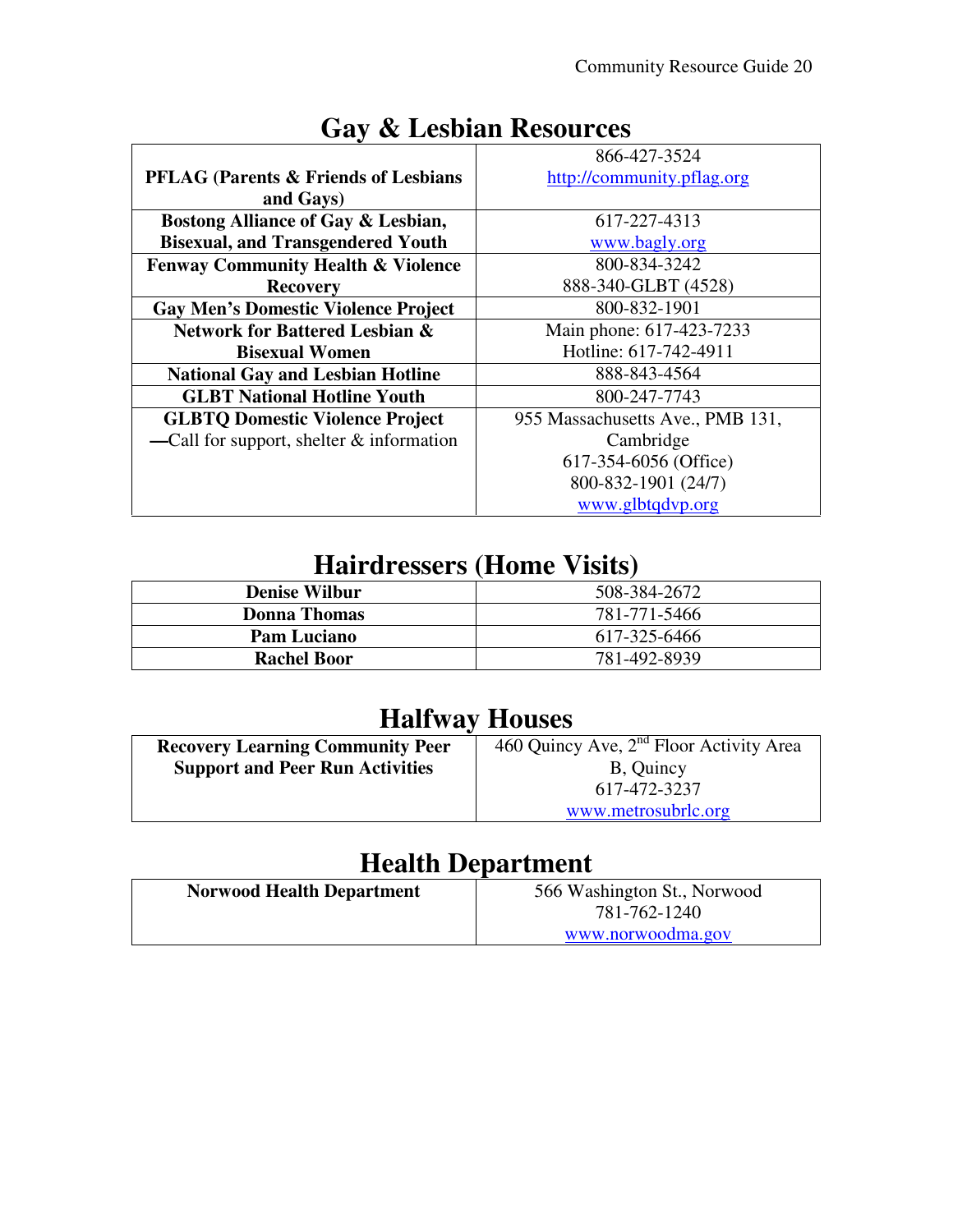| rtanin mbanante mnominativn                 |                                       |
|---------------------------------------------|---------------------------------------|
| <b>MassHealth &amp; Medicaid Enrollment</b> | <b>MassHealth Enrollment Center</b>   |
|                                             | <b>Central Processing Unit</b>        |
|                                             | P.O. Box 290794                       |
|                                             | Charlestown, MA 02129-0214            |
|                                             | 1-888-665-9993 or TTY: 1-888-665-9997 |
|                                             | www.mass.gov/masshealth               |
| <b>Medicare Resources</b>                   | 800-633-4227                          |
|                                             | www.medicare.gov                      |
| <b>Senior Resource Center</b>               | 50 Quincy Ave., Quincy                |
| — Long-term care planning $&$ Medicaid      | 888-869-6295                          |
| assistance                                  | www.helpingelders.com                 |
| <b>SHINE Program</b>                        | One Merchant St, Sharon, MA 02067     |
| — Free Health Insurance Info. For           | www.hessco.org/SHINE                  |
| Medicare and Medicaid beneficiaries         |                                       |
| <b>Steward Norwood Hospital</b>             | 800 Washington St., Norwood           |
| — Patient financial counselors available to | 781-769-4000                          |
| discuss plans and enrollment                | www.steward.org                       |
|                                             |                                       |

## **Health Insurance Information**

## **Hearing Aids**

|                                     | o                                 |
|-------------------------------------|-----------------------------------|
| <b>Flynn Associates</b>             | 661 Washington St., Norwood       |
|                                     | 781-762-2210                      |
|                                     | www.flynnasscociates.net          |
| <b>Hearing Solutions</b>            | 6 Central St., Norwood            |
|                                     | 781-769-8866                      |
|                                     | www.hearingsolutionsinc.org       |
| <b>National Hearing Aid Centers</b> | 59 Temple Place Room 661B, Boston |
| —House Calls by appt.               | 617-542-3373                      |
|                                     |                                   |

## **HIV/AIDS**

| <b>AIDS Hotline, AIDS Action Committee of</b> | 800-253-2331 |
|-----------------------------------------------|--------------|
| MА                                            |              |
| <b>Service Coordination Collaborative</b>     | 508-583-2250 |
| —work to improve the service system for       |              |
| people living with HIV in different           |              |
| geographic regions of the state; South        |              |
| Shore & Southeastern MA; Healthcare of        |              |
| Southeastern MA (HCSM) Brockton               |              |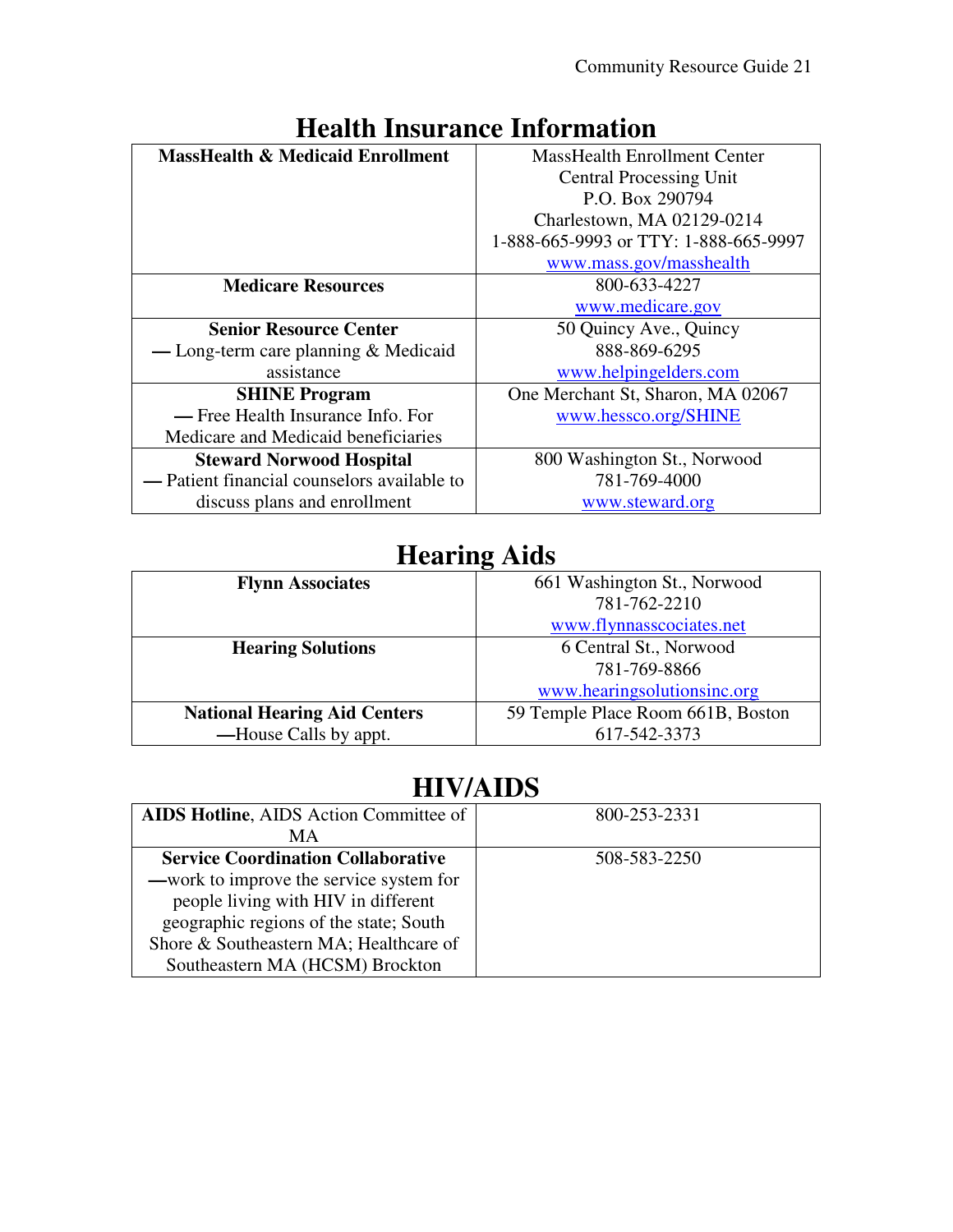| <b>Elder Service Plan of Harbor Health</b>  | 2216 Dorchester Ave., Dorchester   |
|---------------------------------------------|------------------------------------|
| —All inclusive care for elderly (PACE)      | 617-296-5100                       |
|                                             | www.elderserviceplan.org           |
| <b>Family Service Association Inc.</b>      | 66 Nahatan St, Norwood             |
| <b>Group Adult Foster Care Program</b>      | 781-769-0150.                      |
| (GAFC)                                      | 508-678-7542                       |
| -Daily personal care program servicing,     | www.frfsa.org                      |
| Norwood Housing Residents 21+               |                                    |
| <b>HESSCO Elder Services</b>                | 1 Merchant St., Sharon             |
| -Full Range of Home Assistance              | 800-281-2895                       |
| <b>Programs Servicing Norwood Residents</b> | www.hessco.org                     |
| Ages $60+$                                  |                                    |
| <b>Jewish Family &amp; Children Service</b> | 1430 Main St., Waltham             |
| -In-home services for people with           | 781-647-JFCS (5327)                |
| disabilities                                | www.jfcsboston.org                 |
| <b>Mass Rehab Home Care</b>                 | 27 Wormwood St., Suite 600, Boston |
| —Home care for clients ages 18-59+          | 617-204-3853                       |
|                                             | www.mass.gov/mrc                   |
| <b>Options for Independent Care</b>         | 30 Taunton Green, Unit 8, Taunton  |
| -Personal care attendant program for        | 800-924-7570                       |
| people with disabilities                    | www.masscp.org                     |
|                                             |                                    |

## **Home & Personal Care Assistance Programs**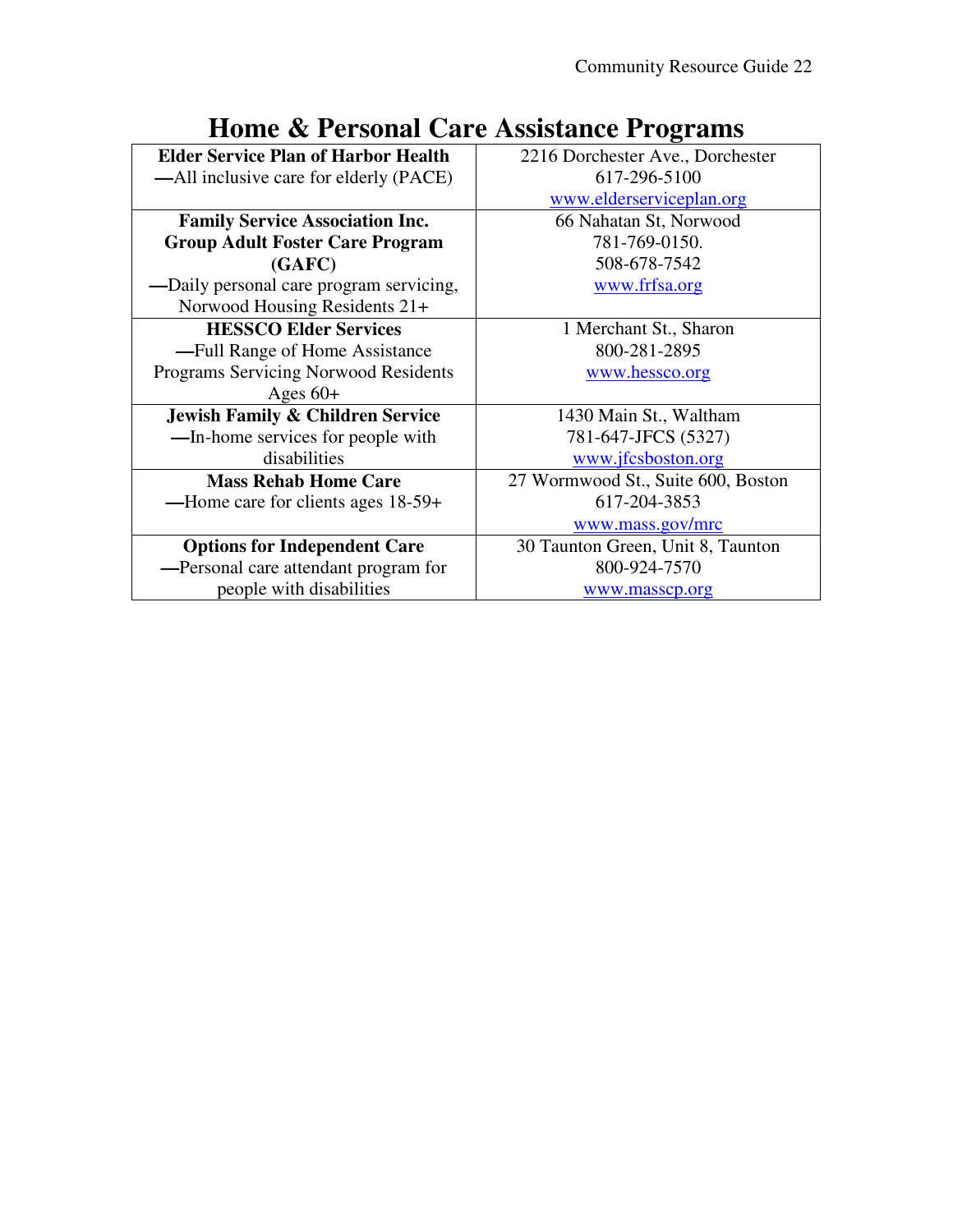| <b>Affinity Home Health Care of Foxboro</b> | 79 Church Green, Taunton               |
|---------------------------------------------|----------------------------------------|
|                                             | 508-880-7914                           |
|                                             |                                        |
|                                             | www.affinityhomehealthcare.com         |
| <b>All Chores Considered</b>                | 781-428-5145                           |
| -Private pay in home care                   | www.allchoresconsidered.com            |
| <b>Anodyne Homemaker Services of</b>        | 1515 Hancock St., Quincy               |
| Quincy                                      | 800-442-5581                           |
|                                             | www.anodyne-services.com               |
| <b>Community VNA Private Care</b>           | 10 Emory Street                        |
| <b>AKA HealthCare Options of Attleboro</b>  | Attleboro MA 02703                     |
|                                             | 800-220-0110                           |
|                                             | www.communityvna.com                   |
| <b>Care For Life Home Health Agency,</b>    | 1420 Boston Providence Tpke            |
| <b>LLC</b>                                  | Suite# 200                             |
| — Skilled nursing, physical therapy, home   | Norwood, MA 02062                      |
| health aides, occupational therapy, speech  | Tel: (781) 349-8178                    |
| therapy, medication social services, home   | Fax: (877) 490-3166                    |
| health aid                                  | www.careforlifeagency.com              |
| <b>Family Services Association Inc.</b>     | 66 Nahatan St, Norwood MA              |
| <b>Group Adult Foster Care Program</b>      | 781-769-0150                           |
| -Daily personal care program, serving       | www.frfsa.org                          |
| Norwood Housing residents 21+               |                                        |
| <b>Helping Hands at Home</b>                | 3 Edgewater Drive, Norwood             |
|                                             | 781-551-5600                           |
| <b>Home Instead Senior Care</b>             | 1420 Boston Providence Turnpike,       |
|                                             | Suite, 267                             |
|                                             | Norwood, MA 02062                      |
|                                             | Tel: 781-352-4660                      |
|                                             | Fax: 781-352-4664                      |
|                                             | www.homeinstead.com                    |
| <b>Right at Home</b>                        | 10 Lincoln Road, Suite 116, Foxborough |
| <b>In-Home Care &amp; Assistance</b>        | 508-668-8001                           |
| -Provide private pay in-home care, we       | www.bostonsw.rightathome.net           |
| also contract with HESSCO and Bristol       |                                        |
| Elder Services to provide services to       |                                        |
| seniors.                                    |                                        |
| <b>VNA Care Network and Hospice</b>         | 800-728-1862                           |

## **Home Care Providers**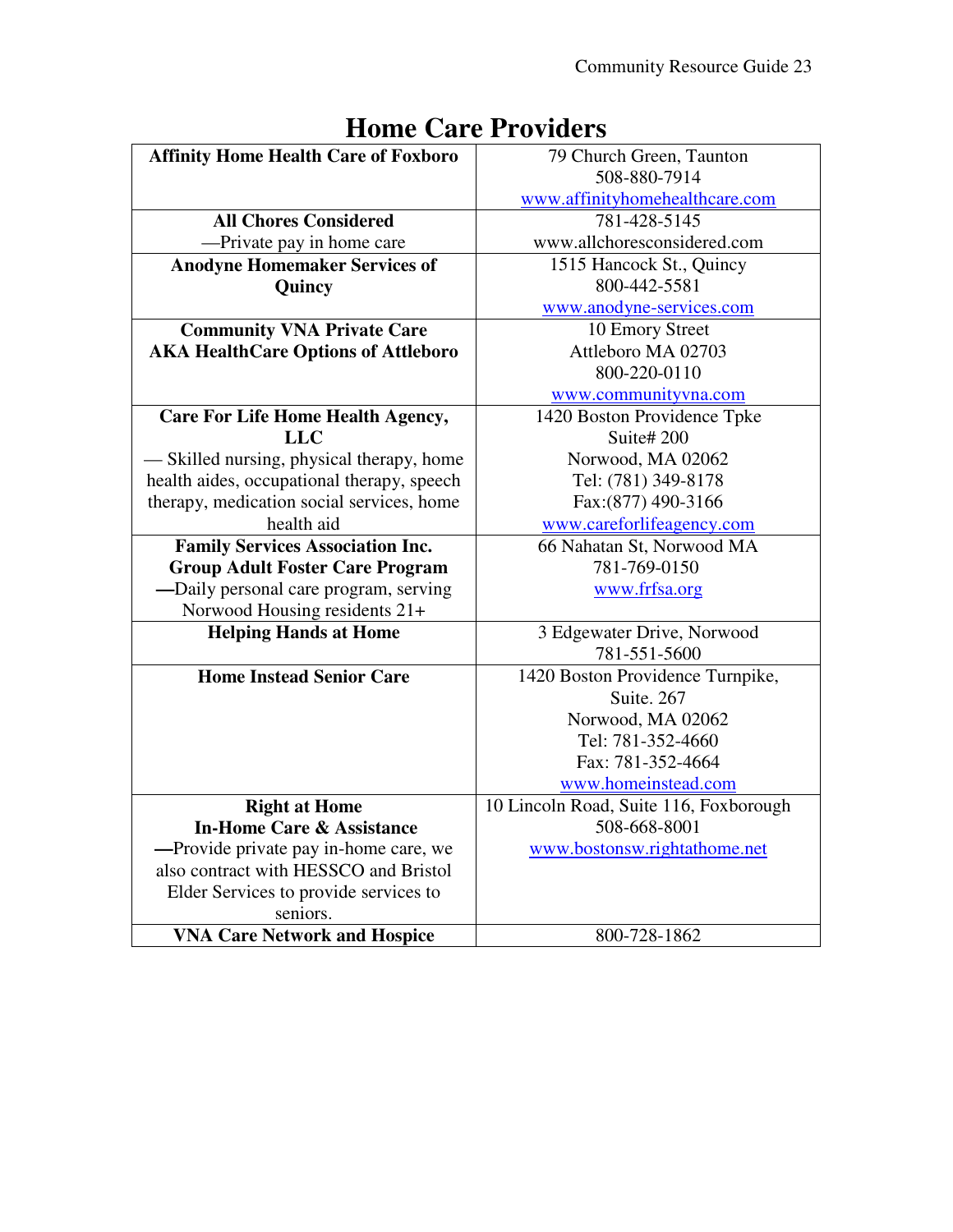| <b>Nizhoni Health Systems</b>                  | 5 Middlesex Ave Suite 404, Somerville |
|------------------------------------------------|---------------------------------------|
| — Skilled nursing, physical therapy, home      | 800-915-3211                          |
| health aides, occupational therapy, daily      | http://nizhonihealth.com/             |
| medication management                          |                                       |
| <b>Abbott Home Health Care</b>                 | 378 Page St., Suite 3, Stoughton      |
|                                                | 781-344-0344                          |
|                                                | www.abbottcare.com                    |
| <b>Care For Life Home Health Agency,</b>       | 1420 Boston Providence Tpke           |
| <b>LLC</b>                                     | Suite#200                             |
| — Skilled nursing, physical therapy, home      | Norwood, MA 02062                     |
| health aides, occupational therapy, speech     | Tel: (781) 349-8178                   |
| therapy, medication social services, home      | Fax: (877) 490-3166                   |
| health aid                                     | www.careforlifeagency.com             |
| <b>Community VNA</b>                           | 10 Emory Street, Attleboro MA 02703   |
|                                                | 800-220-0110                          |
|                                                | www.communityvna.com                  |
| <b>Home Instead Senior Care</b>                | 1420 Boston Providence Turnpike,      |
|                                                | Suite 267                             |
|                                                | Norwood, MA 02062                     |
|                                                | Tel: 781-352-4660                     |
|                                                | Fax: 781-352-4664                     |
|                                                | www.homeinstead.com                   |
| <b>Steward Home Care</b>                       | 3 Edgewater Dr. Norwood               |
|                                                | 718-551-5600                          |
|                                                | www.steward.org/homecare              |
| <b>Vista Care of MA</b>                        | 690 Canton St., Westwood              |
|                                                | 781-407-9900                          |
|                                                | www.vistacare.com                     |
| <b>VNA Care Network Inc.</b>                   | 175 Highland Ave., Needham            |
|                                                | 781-455-6661                          |
|                                                | www.vnacarenetwork.org                |
| <b>Walpole Area Visiting Nurse Association</b> | 55 West St., Walpole                  |
|                                                | 508-668-1066                          |
|                                                | www.wavna.org                         |

## **Home Health Agencies**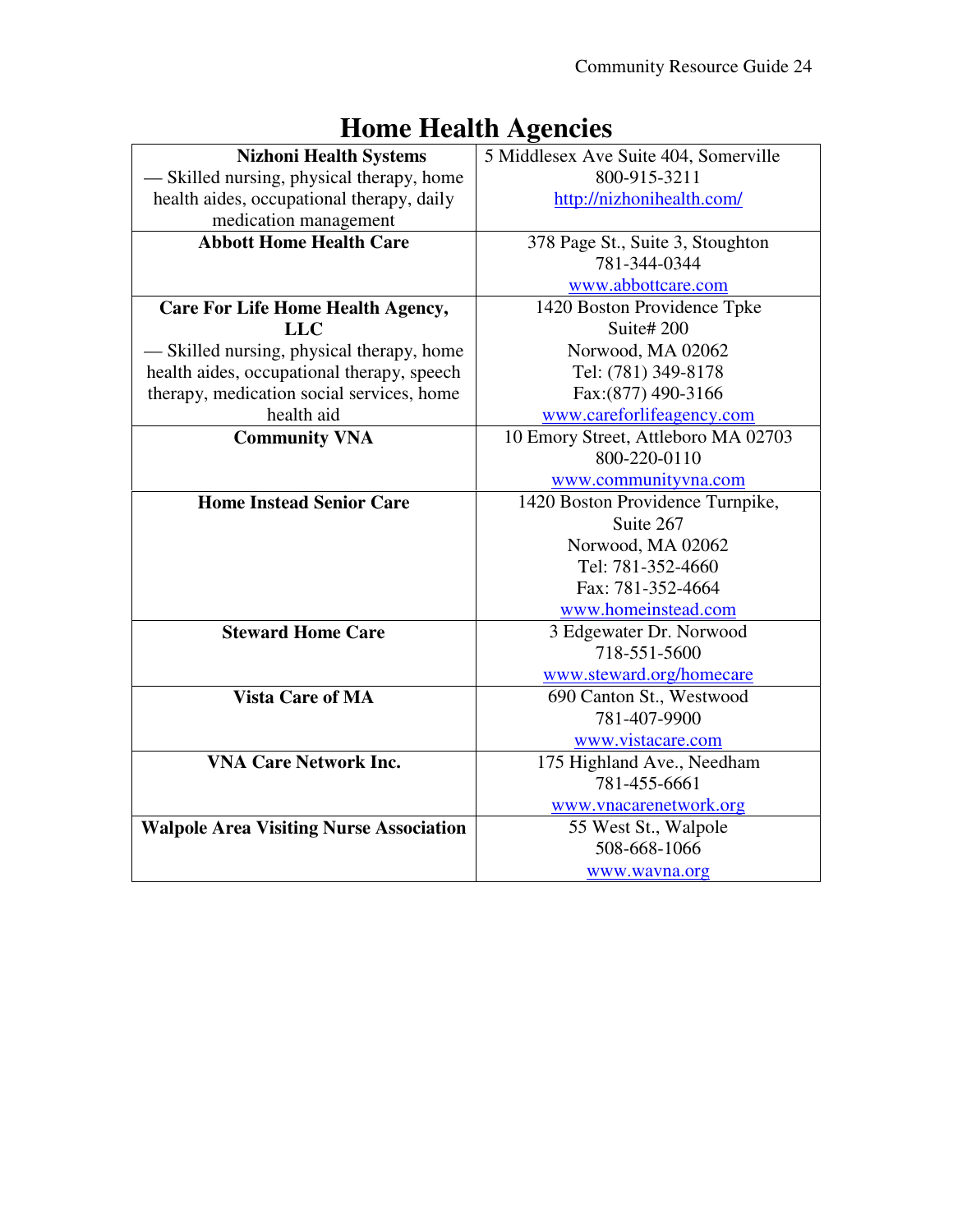| <b>Community VNA Hospice Care</b>            | 10 Emory Street, Attleboro MA 02703 |
|----------------------------------------------|-------------------------------------|
|                                              | 800-220-0110                        |
|                                              | www.communityvna.com                |
| <b>Hospice and Pallative Care Federation</b> | 1420 Providence Highway, Norwood    |
| of MA                                        | 781-255-7077                        |
| —Information & Referral abut Hospice         | www.hospicefed.org                  |
| Care                                         |                                     |
| <b>Good Shepherd Community Hospice</b>       | 90 Wells Avenue, Newton MA 02459    |
|                                              | $(617)$ 969-6130                    |
|                                              | www.gscommunitycare.org             |
| <b>Steward Hospice Care</b>                  | 3 Edgewater Dr., Norwood            |
|                                              | 781-769-8282                        |
|                                              | www.steward.org                     |
| <b>Vista Care of MA</b>                      | 690 Canton St., Westwood            |
|                                              | 781-407-9900                        |
|                                              | www.vistacare.com                   |
| <b>VNA Care Network &amp; Hospice</b>        | 175 Highland Ave., Needham          |
|                                              | 800-728-1862                        |
|                                              | www.vnacarenetwork.org              |

## **Hospice Programs**

## **Hospitals (Local)**

| 148 Chestnut St., Needham<br><b>Beth Israel Deaconess</b><br>781-453-3000<br>www.bidmc.harvard.edu<br>1153 Centre St., Jamaica Plain<br><b>Faulkner Hospital</b><br>617-983-7000 |
|----------------------------------------------------------------------------------------------------------------------------------------------------------------------------------|
|                                                                                                                                                                                  |
|                                                                                                                                                                                  |
|                                                                                                                                                                                  |
|                                                                                                                                                                                  |
|                                                                                                                                                                                  |
| www.faulknerhospital.org                                                                                                                                                         |
| 2014 Washington St., Newton<br><b>Newton-Wellesley Hospital</b>                                                                                                                  |
| 617-243-6000                                                                                                                                                                     |
| www.nwh.org                                                                                                                                                                      |
| 800 Washington St., Norwood<br><b>Steward Norwood Hospital</b>                                                                                                                   |
| 781-769-4000                                                                                                                                                                     |
| www.steward.org                                                                                                                                                                  |
| Interpreter Services available 24hrs.                                                                                                                                            |
| 1400 VFW Parkway, West Roxbury<br><b>VA of West Roxbury</b>                                                                                                                      |
| 617-323-7700                                                                                                                                                                     |
| www.boston.va.gov                                                                                                                                                                |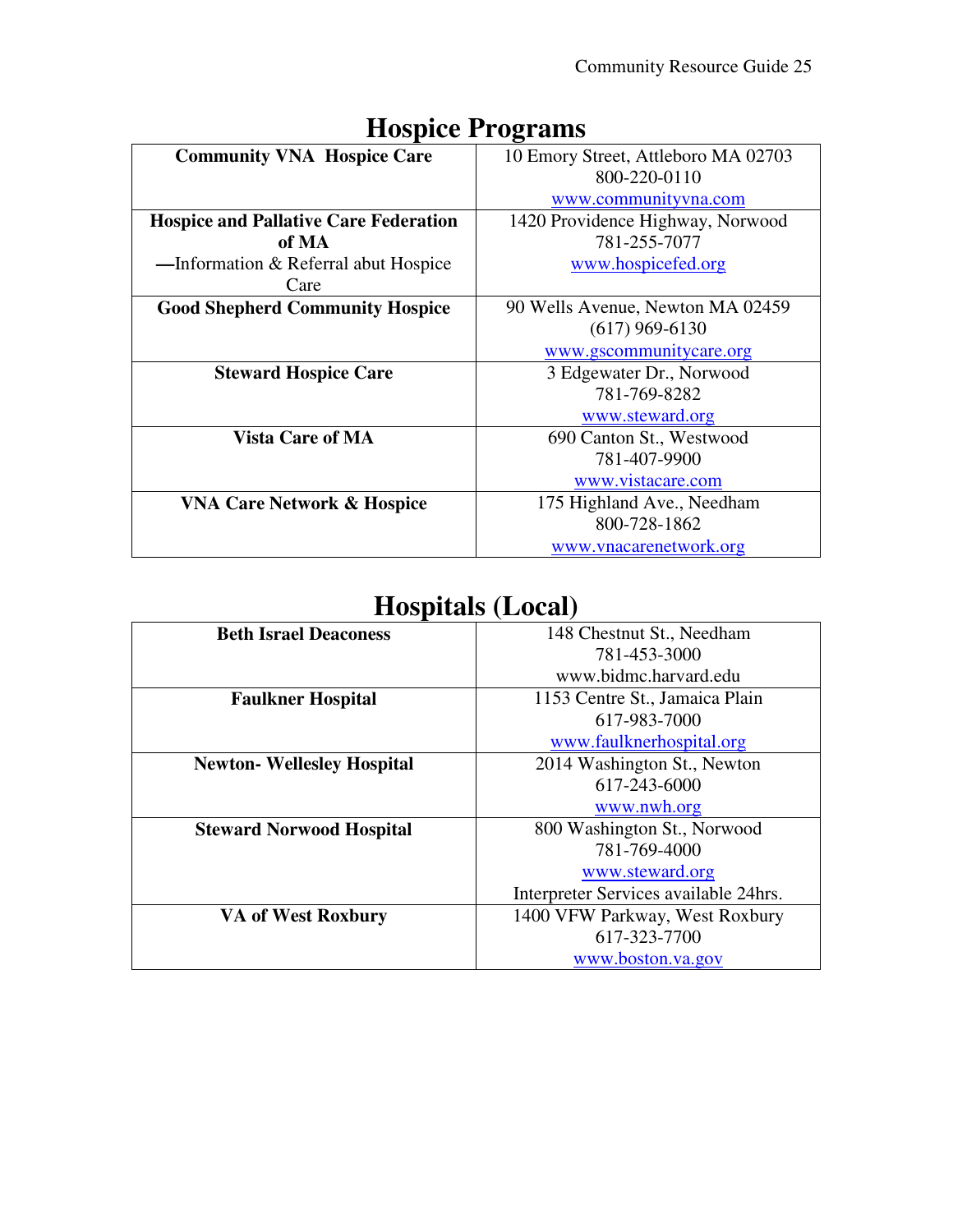|                                              | LIVUJILIA                               |
|----------------------------------------------|-----------------------------------------|
| <b>Office of Transitional Assistance</b>     | 617-348-8500                            |
| —Families in need of shelter                 |                                         |
| <b>MA Coalition of the Homeless</b>          | 781-595-7570                            |
|                                              | www.mahomeless.org                      |
| <b>Norwood Housing Authority</b>             | 40 William Shyne Circle, Norwood        |
| - Local preference for people that           | 781-762-8115                            |
| live and work in Norwood                     | www.norwoodha.org                       |
| <b>Homelessness Resource Center</b>          | http://homeless.samhsa.gov              |
| <b>Universal Application for State Aided</b> | http://www.mass.gov/hed/housing/ph-     |
| <b>Public Housing AHVP &amp; MRVP</b>        | manage/public-housing-applications-and- |
|                                              | documentation.html                      |
|                                              | (Select Standard Application)           |
| <b>Local Housing Authorities</b>             | http://www.mass.gov/hed/economic/eohed/ |
|                                              | dhcd/contacts/local-housing-authority-  |
|                                              | listing.html                            |
| <b>Housing Advocates MA Office on</b>        | 800-322-2020                            |
| <b>Disability</b>                            | www.mass.gov/mod                        |

#### **Housing**

# **Laboratories (Diagnostic)**

| <b>Quest Diagnostic Lab</b> | 335 Morse St., Norwood   |
|-----------------------------|--------------------------|
|                             | 781-769-5128             |
|                             | www.questdiagnostics.com |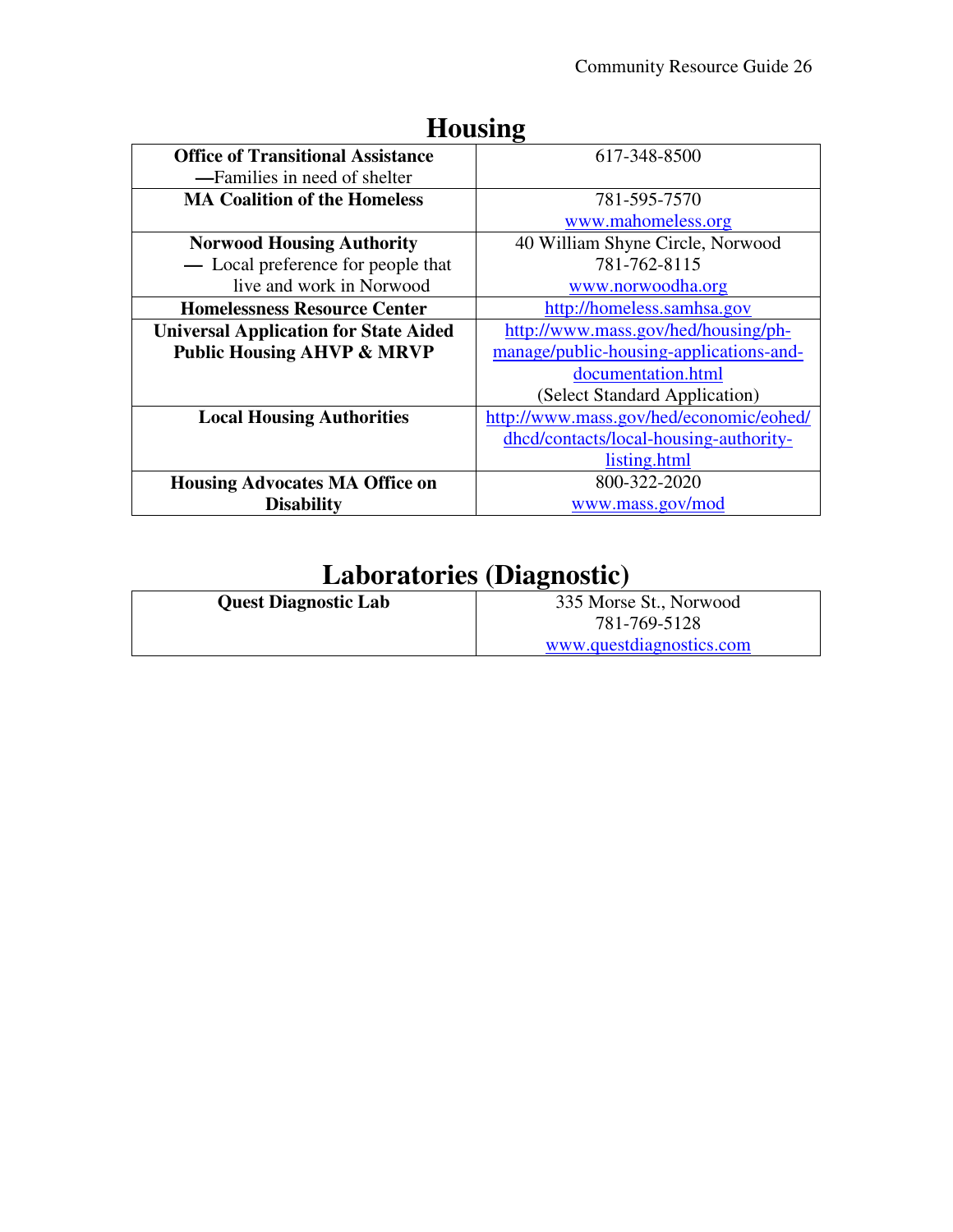|                                              | LUZAI INIZINS AHU DUULUS              |
|----------------------------------------------|---------------------------------------|
| <b>American Civil Liberties Union (ACLU)</b> | 617-482-1181                          |
| of MA                                        | www.aclum.org                         |
| <b>Anti-Defamation League of MA</b>          | 617-406-6300                          |
|                                              | www.adl.org                           |
| La Alianza Hispana                           | 617-427-7175                          |
| -A community based non-profit                |                                       |
| organization serving the Latino community    |                                       |
| $\&$ all residents of the surrounding        |                                       |
| neighborhoods. The goal is to empower        |                                       |
| individuals and families, strengthen         |                                       |
| communities and develop leaders through      |                                       |
| high-quality education and social services,  |                                       |
| advocacy and community organizing            |                                       |
| <b>Legal Advocacy &amp; Resources Center</b> | 800-342-LAWS                          |
|                                              | www.larcma.org                        |
| <b>MA Attorney General's Office</b>          | 617-727-2200                          |
| -Public inquiry $\&$ assistance center       |                                       |
| hotline                                      |                                       |
| <b>MA Commission Against Discrimination</b>  | 617-727-3990                          |
|                                              | www.mass.gov/mcad/                    |
| <b>MetroWest Legal Services</b>              | 63 Fountain St, Suite 304, Framingham |
| -Free legal aid to low-income people         | $(508) 620 - 1830$                    |
|                                              | 800-696-1501                          |
|                                              | www.mwlegal.org                       |
| <b>NAACP</b>                                 | 508-587-0502                          |
|                                              | www.naacp.org                         |
| <b>Norfolk Adult Day Health Center</b>       | 595 Pleasant St, Norwood              |
| —Alzheimer's caregiver support group         | 781-769-4495                          |
|                                              | www.communityvna.com/adhc             |

#### **Legal Rights and Sources**

## **Libraries**

| <b>Morrill Memorial Library</b> | 33 Walpole St., Norwood |
|---------------------------------|-------------------------|
|                                 | 781-769-0200            |
|                                 | www.norwoodlibrary.org  |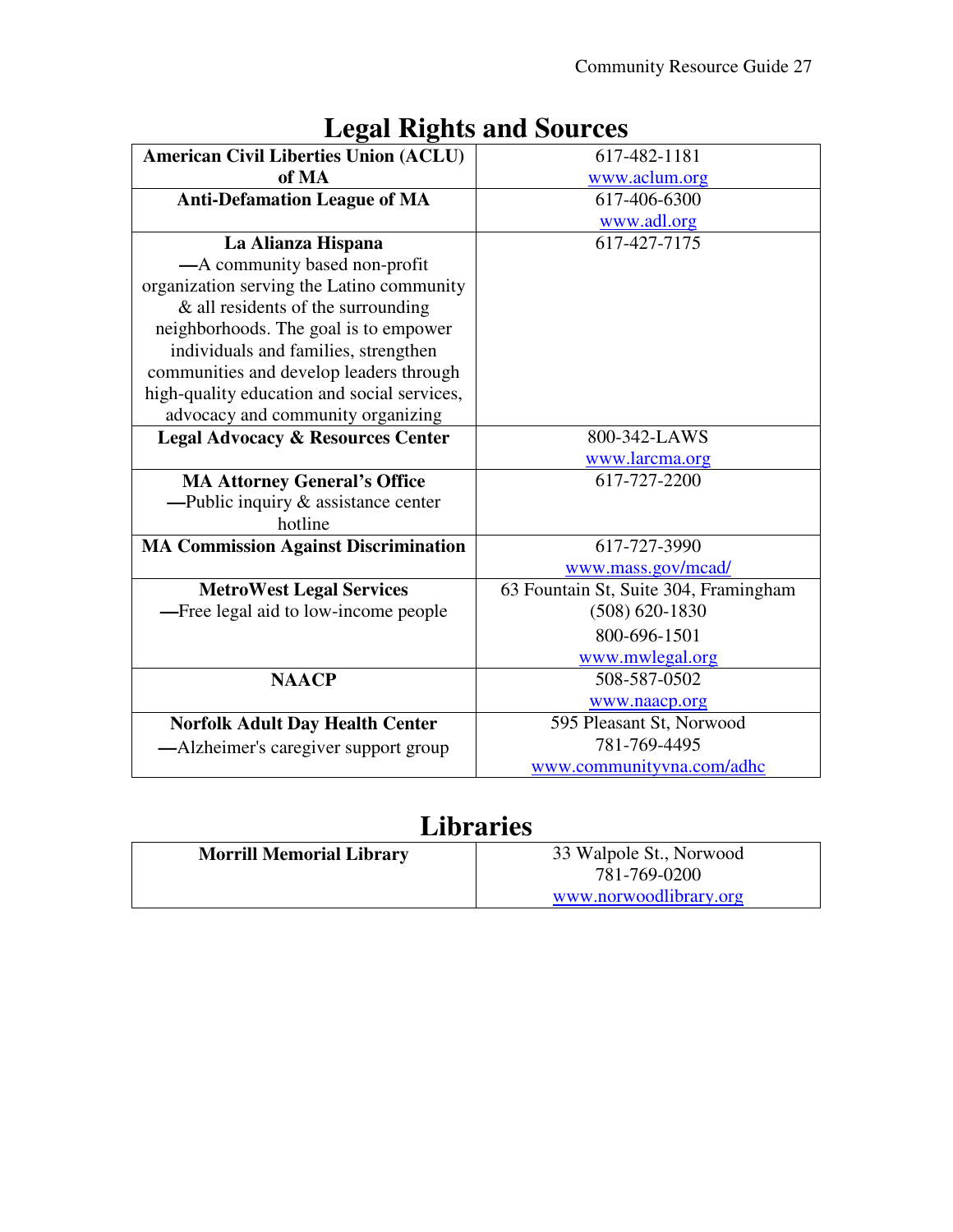| <b>Abundant Table</b>                 | 100 Winter St., Norwood        |
|---------------------------------------|--------------------------------|
| -Free hot meal Wed./Friday 5:30-6:30  | 978-501-1264                   |
| open door policy                      | http://www.abundant-table.org/ |
| <b>HESSCO Meals on Wheels</b>         | 234 Walpole St., Norwood       |
|                                       | 781-762-5419                   |
|                                       | www.hessco.org/nutrition       |
| <b>Norwood Meals on Wheels</b>        | 135 Ellis Ave., Norwood        |
|                                       | 781-769-9061                   |
|                                       | www.mealcall.org               |
| <b>United Church</b>                  | 595 Washington St. Norwood     |
| -Free hot meal Wed. 5:30 PM open door | 781-762-2589                   |
| policy                                |                                |

## **Mealsites/ Meal Delivery Programs**

## **Medical Equipment**

| <b>Betro's Pharmacy of Walpole</b> | 965 Main St., Walpole       |
|------------------------------------|-----------------------------|
| -Free Home Delivery                | 508-668-0018                |
|                                    | www.betropharmacy.com       |
| <b>Healthwise</b>                  | 175 Walpole St., Norwood MA |
|                                    | 800-232-4112                |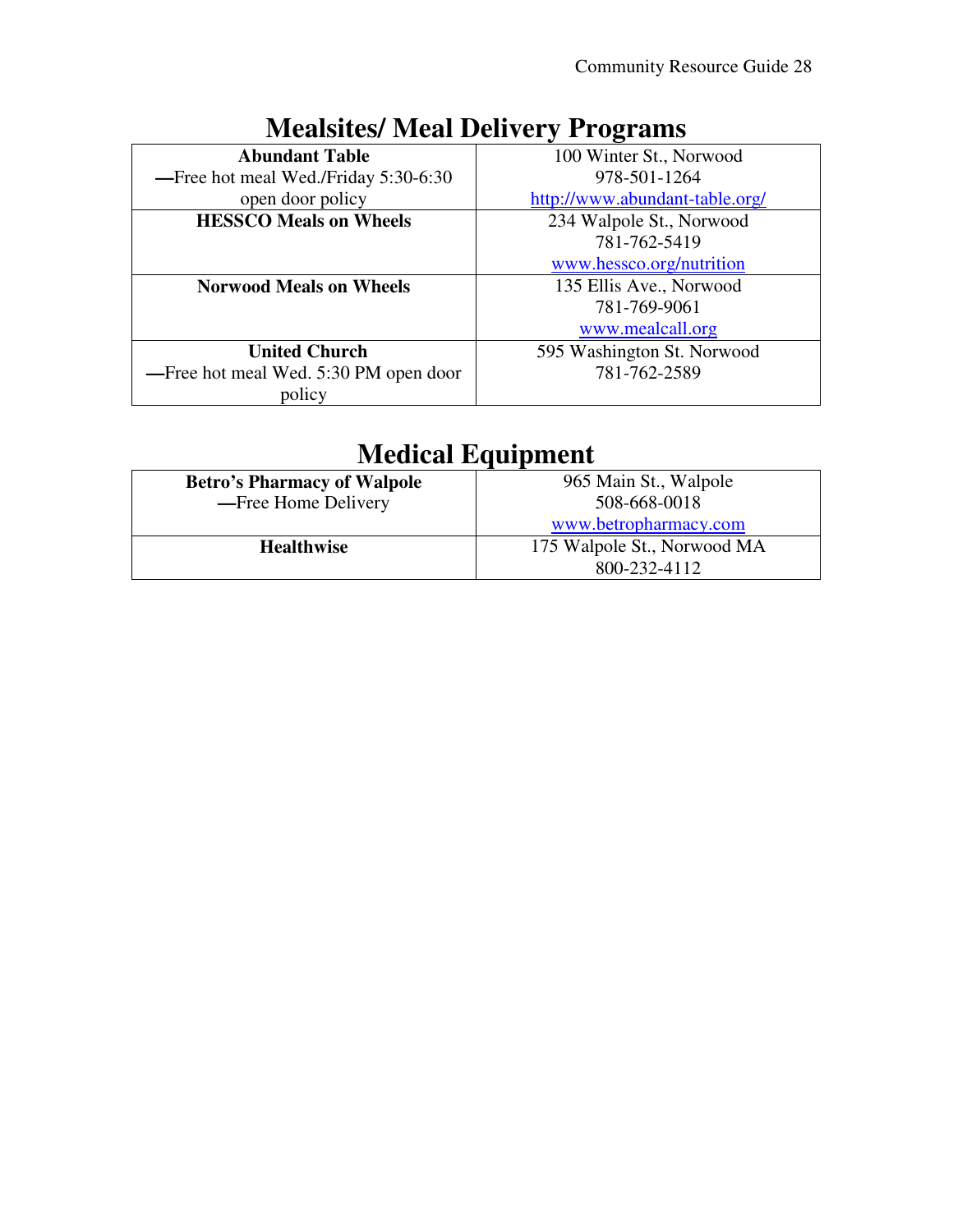| <b>Alliance for the Mentally Ill</b>        | 781-938-4048                          |
|---------------------------------------------|---------------------------------------|
| —Welcomes families in the South Norfolk     | Helpline: 800-370-9085                |
| area who are dealing with mental illness    |                                       |
| and their loved ones                        |                                       |
| <b>Department of Mental Health</b>          | 5 Randolph St., Canton                |
| <b>Director: Peter Angelos</b>              | 781-401-9700                          |
|                                             | www.mass.gov/dmh/                     |
| <b>MA Dept. of Mental Health</b>            | 617-727-9842                          |
|                                             | 800-221-0053                          |
|                                             | www.mass.gov/dmh                      |
| <b>Nizhoni Health Systems</b>               | 5 Middlesex Ave Suite 404, Somerville |
| Skilled nursing, physical therapy, home     | 800-915-3211                          |
| health aides, occupational therapy, daily   | http://nizhonihealth.com/             |
| medication management                       |                                       |
| <b>Riverside Emergency Services</b>         | 190 Lenox St., Norwood                |
| -24/7 Crisis stabilization, substance abuse | 781-769-8674                          |
| and risk assessment                         | www.riversidecc.org                   |
| <b>Riverside Outpatient Center</b>          | 190 Lenox St., Norwood                |
|                                             | 781-769-8670                          |
|                                             | www.riversidecc.org                   |
| <b>Southwest Suburban Site Board of the</b> | www.mentalhelpinfo.org                |
| <b>MA Dept. of Mental Health</b>            |                                       |
| -A board made up of volunteers who          |                                       |
| advocate for the mentally ill               |                                       |
| <b>Steward Norwood Hospital Crisis</b>      | 800-331-2900                          |
| <b>Hotline</b>                              |                                       |
| <b>Westwood Lodge</b>                       | 45 Clapboardtree St, Westwood         |
| -Hospitalization and inpatient services for | 781-762-7764                          |
| children, adolescents, and adults           | www.arbourhealth.com                  |
| experiencing a wide variety of psychiatric  |                                       |
| illnesses                                   |                                       |

#### **Mental Health Services**

## **Money Management Programs**

| <b>Money Management Int'l</b>              | 247 North Main St., Suite 200, Randolph |
|--------------------------------------------|-----------------------------------------|
| <b>Consumer Credit Counseling Services</b> | 866-490-0437                            |
|                                            | www.moneymanagement.org                 |
| <b>Money Management Program</b>            | 1 Merchant St., Sharon                  |
| (HESSCO)                                   | 781-784-4944                            |
|                                            | www.hessco.org/money                    |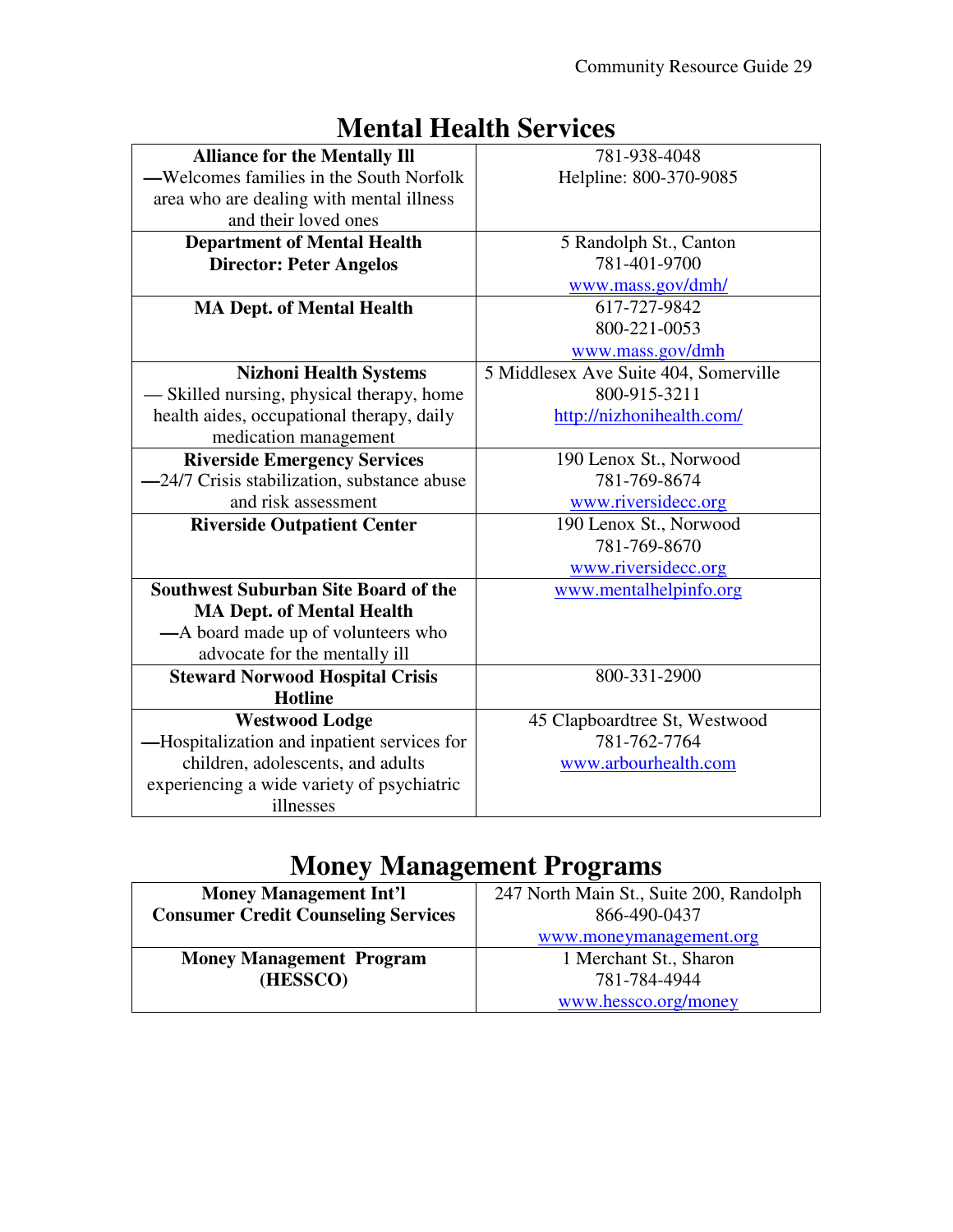| <b>NOVING COMPANIES &amp; Handyman Services</b> |                              |
|-------------------------------------------------|------------------------------|
| <b>Gallant Homeowner Services</b>               | 108 Wilson Rd., Norwood      |
| -Small move outs, handyman and appt.            | 781-762-6439                 |
| cleaning                                        |                              |
| <b>Norwood Moving and Storage</b>               | 53 Mirror Lake Ave., Norfolk |
|                                                 | 508-762-1288                 |

#### **Moving Companies & Handyman Services**

#### **Nursing Home & Rehabilitation Centers**

| <b>Charlwell House</b>                      | 305 Walpole St., Norwood      |
|---------------------------------------------|-------------------------------|
|                                             | 781-762-7700                  |
|                                             | www.charlwellhousenursing.com |
| <b>Ellis Nursing &amp; Rehab Center</b>     | 135 Ellis Avenue, Norwood     |
|                                             | 781-762-6880                  |
|                                             | www.theellis.com              |
| <b>Epoch Senior Health Care</b>             | 259 Norwood St., Sharon       |
|                                             | 781-784-6781                  |
|                                             | www.epochsl.com               |
| <b>Golden Living Center- Dedham</b>         | 1007 East St., Dedham         |
|                                             | 781-329-1520                  |
|                                             | www.goldenlivingcenters.com   |
| <b>Golden Living Centers -Norwood</b>       | 460 Washington St., Norwood   |
|                                             | 781-769-2200                  |
|                                             | www.goldenlivingcenters.com   |
| <b>Harrington House</b>                     | 160 Main St., Walpole         |
|                                             | 508-660-3080                  |
|                                             | www.kindredharrington.com     |
| <b>Hellenic Nursing &amp; Rehab Center</b>  | 601 Sherman St., Canton       |
|                                             | 781-828-7450                  |
|                                             | www.hellenichome.com          |
| <b>Highgate Manor Center for Health and</b> | 10 Carematrix Dr., Dedham     |
| <b>Rehab</b>                                | 781-461-9663                  |
|                                             | www.highgatemanorcenter.com   |
| <b>Skilled Nursing Care at Orchard Cove</b> | 1 Del Pond Dr., Canton        |
|                                             | 781-821-0820                  |
|                                             | www.hebrewseniorlife.com      |
| <b>Spaulding Rehab Hospital</b>             | 300 First Ave, Charlestown    |
|                                             | 617-573-7000                  |
|                                             | www.spauldingrehab.org        |
| <b>Victoria Haven Nursing Facility</b>      | 137 Nichols St., Norwood      |
|                                             | 781-762-0858                  |
|                                             | www.rehabassociates.com       |
| <b>Wingate of Needham</b>                   | 589 Highland Ave., Needham    |
|                                             | 781-455-9090                  |
|                                             | www.wingatehealthcare.com     |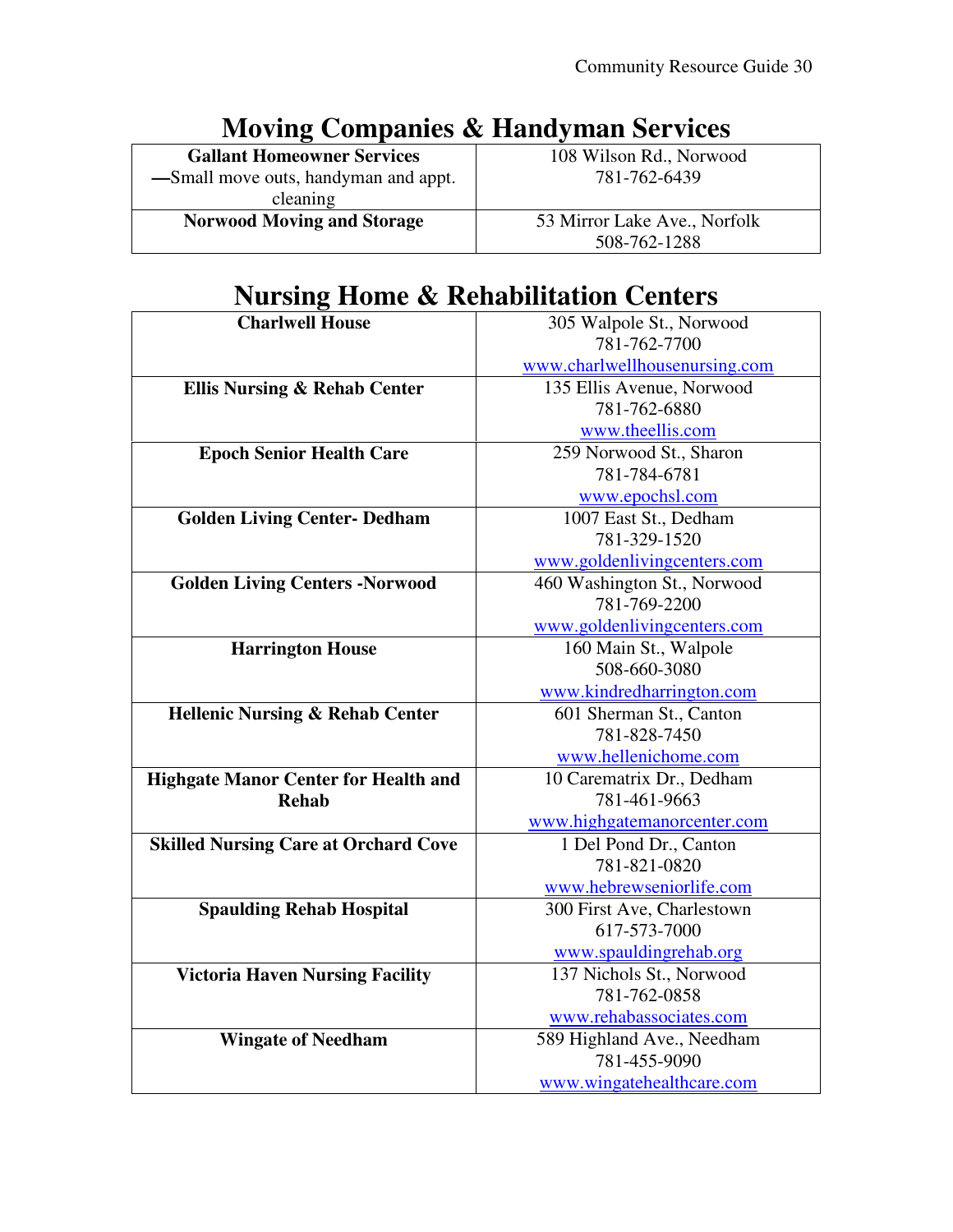| <b>Christian Science Church</b>        | 751 Washington St., Norwood     |
|----------------------------------------|---------------------------------|
|                                        | 781-762-4135                    |
| <b>Emmanuel Lutheran Church</b>        | 24 Berwick St., Norwood         |
|                                        | 781-762-9457                    |
| <b>First Baptist Church of Norwood</b> | 71 Bond St., Norwood            |
|                                        | 781-762-1633                    |
| <b>First Congregational Church of</b>  | 100 Winter St., Norwood         |
| <b>Norwood</b>                         | 781-762-3320                    |
| <b>Grace Episcopal Church</b>          | 150 Chapel St., Norwood         |
|                                        | 781-762-0959                    |
| <b>Heritage Baptist Church</b>         | 198 Vanderbilt Ave., Norwood    |
|                                        | 781-551-8100                    |
| <b>Saint Catherine of Siena</b>        | 547 Washington St., Norwood     |
|                                        | 781-762-6080                    |
| <b>Saint Timothy's Church</b>          | 650 Nichols St., Norwood        |
| -Parish Nurse for Parishioners         | 781-769-2522                    |
| <b>Temple Shaare Tefilah</b>           | 556 Nichols St., #8670, Norwood |
|                                        | 781-762-8670                    |
| <b>Trinity Community Church</b>        | 234 Walpole St., Norwood        |
|                                        | 781-762-8408                    |
| <b>United Church of Norwood</b>        | 595 Washington St., Norwood     |
|                                        | 781-762-2589                    |

## **Religious Services**

## **Shelters**

| <b>Brockton Coalition for the Homeless, Inc.</b> | 508-587-5441          |
|--------------------------------------------------|-----------------------|
| Casa Nueva Vida                                  | 978-557-5775          |
|                                                  | www.casaneuvavida.org |
| <b>Father Bill's Place of Quincy</b>             | 617-770-3314          |
|                                                  | www.helpfbms.org      |
| <b>HopeFound</b>                                 | 617-938-0351          |

## **Social Security**

| <b>Social Security Office (Norwood)</b> | One Edgewater Drive, Suite 102, Norwood |
|-----------------------------------------|-----------------------------------------|
|                                         | 800-772-1213                            |
|                                         | www.ssa.gov                             |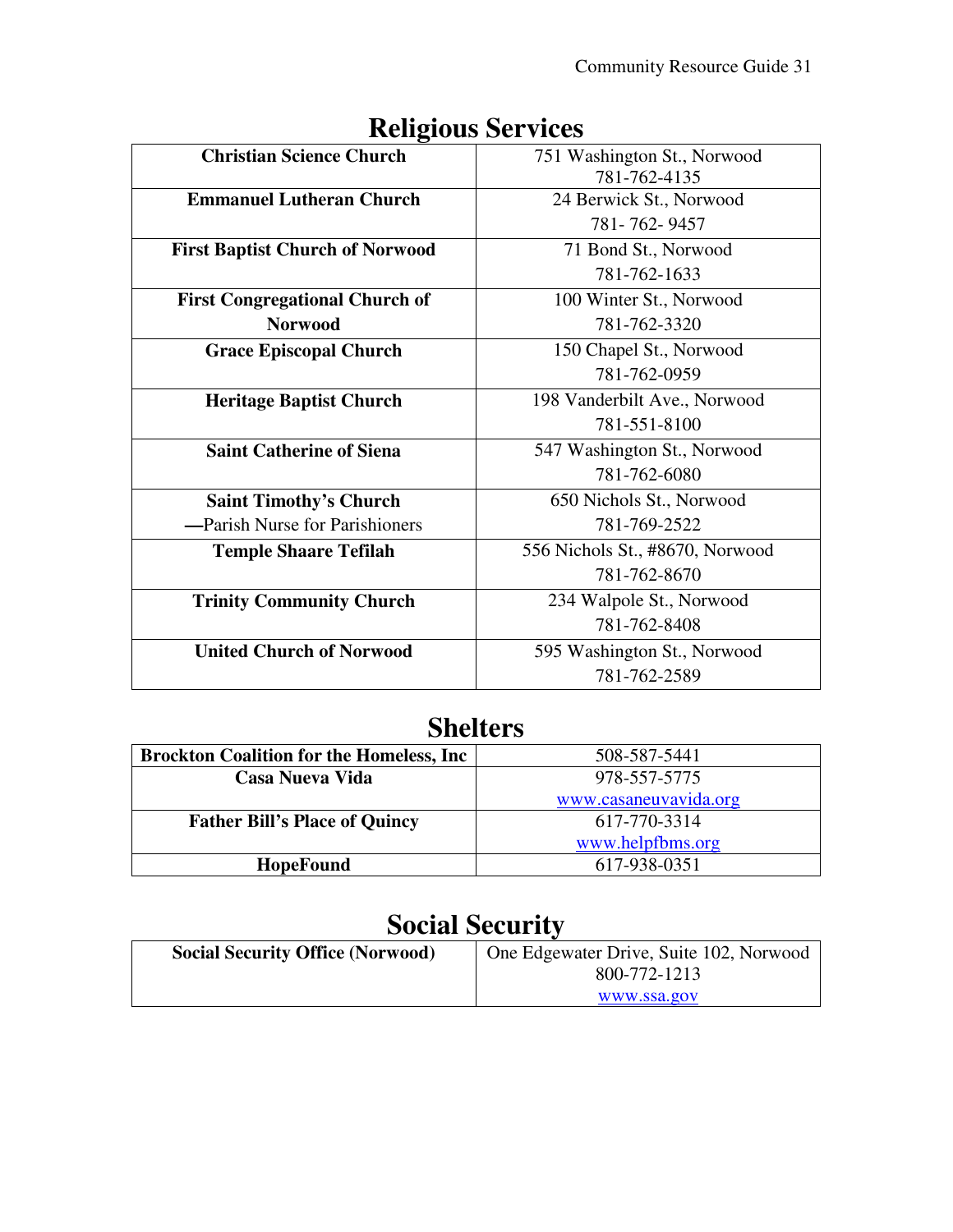| <b>American Foundation for Suicide</b>       | 800-273-TALK (8255)    |
|----------------------------------------------|------------------------|
| <b>Prevention</b>                            | www.afsp.org           |
| Samaritans, Inc.                             | 877-870-HOPE (4673)    |
| -A non-profit volunteer organization         | www.samaritanshope.org |
| dedicated to reducing the incidence of       |                        |
| suicide by befriending individuals in crisis |                        |
| and educating the community about            |                        |
| effective prevention strategies              |                        |
| <b>Samariteens</b>                           | 800-252-TEEN (8336)    |
| —Dedicated to assisting teens in despair.    |                        |
| This helpline is free, confidential, and     |                        |
| staffed by trained compassionate and         |                        |
| supportive teenage volunteers                |                        |

## **Suicide Prevention**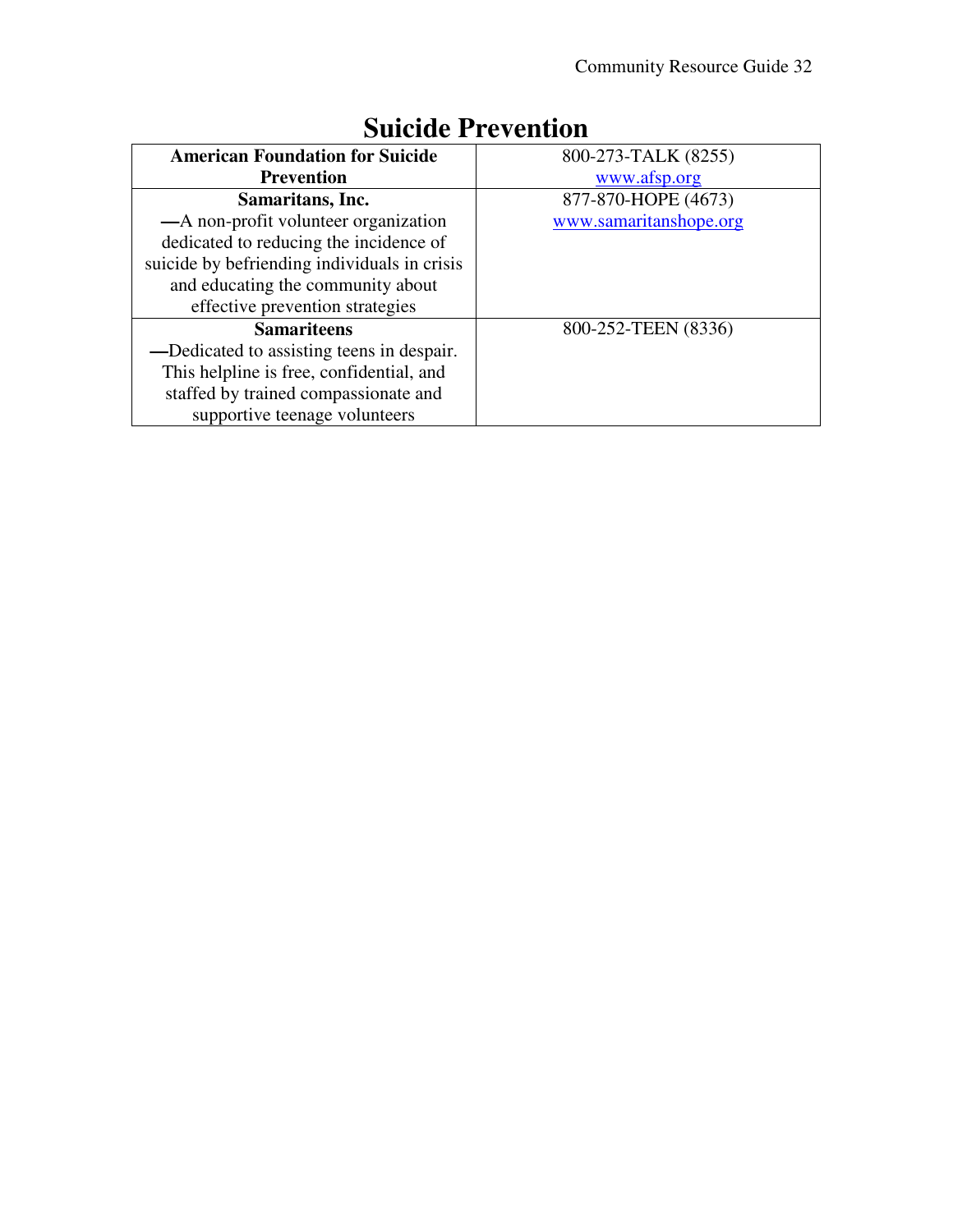| -г г                                           |                                          |
|------------------------------------------------|------------------------------------------|
| <b>Al-Anon Family Groups</b>                   | 57 East Main St., Suite 109, Westborough |
| -Helps family and friends of alcoholics        | 508-366-0556                             |
|                                                | www.ma-al-anon-alateen.org               |
| <b>Alcoholics Anonymous</b>                    | 617-426-9444                             |
|                                                | www.aaboston.org                         |
|                                                | www.aa.org                               |
| <b>Blessed Sacrament Church</b>                | Ten Diamond Street, Walpole              |
| -Bereavement support groups                    | $(508) 668 - 4700$                       |
|                                                | http://www.blessedsacrament.org          |
| <b>Norfolk Adult Day Health</b>                | 595 Pleasant St., Norwood                |
| -Caregiver support groups as well as           | 781-769-4495                             |
| many others at various locations               | www.communityvna.com/adhc                |
| <b>NAMI</b> (National Alliance on Mental       | 800-370-9085 (info & helpline)           |
| Illness)                                       | 781-938-4048                             |
| -Most current and up-to-date info on           | www.namimass.org                         |
| group meetings                                 |                                          |
| <b>Norfolk Adult Day Health</b>                | 595 Pleasant St, Norwood                 |
| -Caregiver support group                       | 781-769-4495                             |
|                                                | www.communityvna.com/adhc                |
| <b>St. Margaret Mary Church</b>                | 845 High St, P.O. Box 386, Westwood      |
| -Bereavement support groups; meets for         | 781-326-1071                             |
| certain                                        | http://saintmmparish.org                 |
| <b>St. Timothy's Church</b>                    | 650 Nichols Street, Norwood              |
| -Bereavement Support Groups,                   | 781-769-2522                             |
| <b>Alzheimer's Caregiver Support Groups</b>    | http://sttim.net/                        |
| <b>Sunrise Senior Living Community</b>         | 86 Saunders Rd., Norwood                 |
| —Alzheimer's support group                     | 781-762-1333                             |
|                                                | www.sunriseseniorliving.com              |
| <b>Walpole Area Visiting Nurse Association</b> | 55 West Street, Walpole                  |
| —Alzheimer's caregiver support group           | 508-668-1066                             |
|                                                | www.wavna.org                            |
| <b>Westwood Council on Aging</b>               | 60 Nahatan Street                        |
| -Bereavement and support groups                | Westwood, MA 02090                       |
|                                                | 781-329-8799 (office)                    |

## **Support Groups**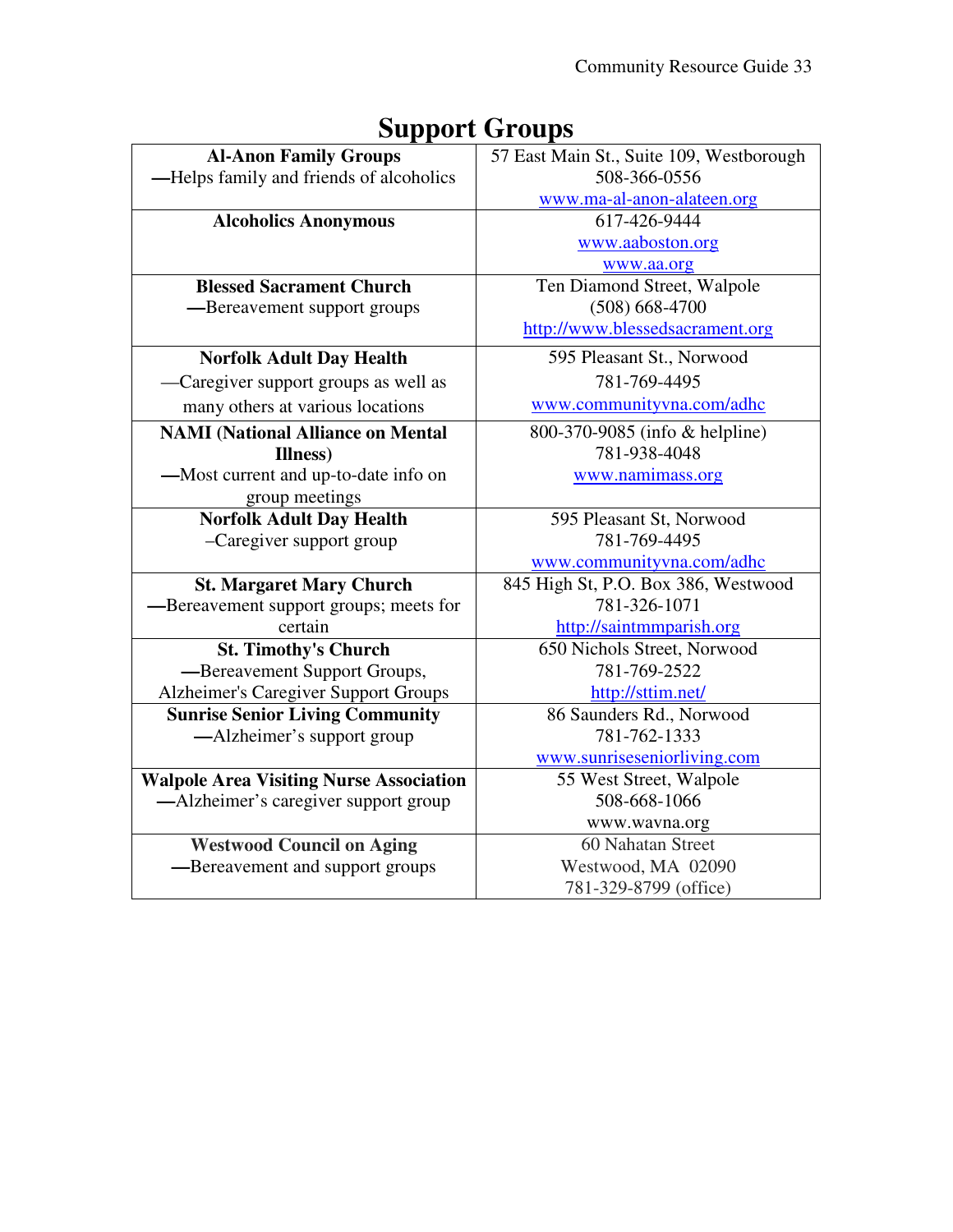| <b>MBTA</b>                              | 617-222-3200              |
|------------------------------------------|---------------------------|
|                                          | www.mbta.com              |
| <b>Norwood Family Taxi</b>               | 781-838-1675              |
| <b>Norwood Senior Center</b>             | 275 Prospect St., Norwood |
| —Senior bus for elders 60 plus           | 781-762-1201              |
|                                          | www.norwoodma.gov         |
| Norwood Town Taxi                        | 781-762-4567              |
| <b>The Ride</b>                          | <b>Eligibility Center</b> |
| -Para-transit service for people with    | 617-337-2727              |
| disabilities                             | www.mbta.com/theride      |
| <b>Veterans Taxi and Harrison Global</b> | 617-527-0300              |
| <b>Transportation</b>                    |                           |
| <b>VIP Taxi of Norwood</b>               | 781-363-9370              |

## **Transportation**

#### **Veterans Affairs**

| Dept. of Veterans Affairs and the          | 800-273-TALK (8255)         |
|--------------------------------------------|-----------------------------|
| <b>Substance Abuse &amp; Mental Health</b> |                             |
| <b>Services Administration</b>             |                             |
| —Veteran's suicide prevention hotline      |                             |
| <b>Home Base Program</b>                   | 617-724-5202                |
| -Services for any veteran no matter type   | www.homebaseprogram.org     |
| of discharge                               |                             |
| <b>Traumatic Brain Injury Hotline</b>      | (888) VET-1TBI              |
| <b>U.S. Department of Veteran Affairs</b>  | www.va.gov                  |
| <b>Veterans Dept. of Norwood</b>           | Norwood Town Hall           |
| <b>Director: Edmund Mulvehill</b>          | 566 Washington St., Norwood |
|                                            | 781-762-1240 ext. 208       |
|                                            | www.norwoodma.gov           |